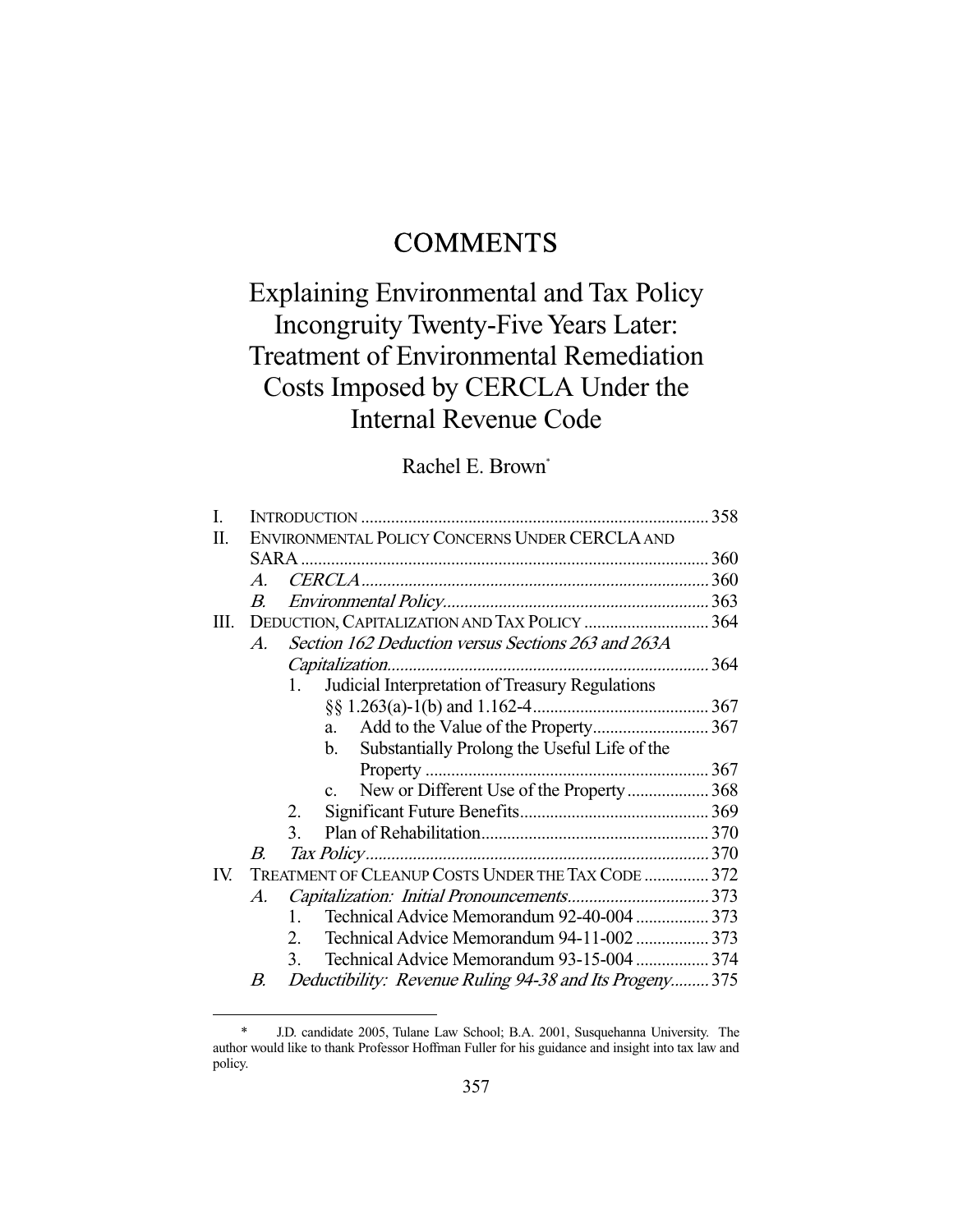|     |  | 4. Technical Advice Memorandum 1999-52-075  378 |  |
|-----|--|-------------------------------------------------|--|
|     |  |                                                 |  |
|     |  |                                                 |  |
|     |  |                                                 |  |
| V – |  |                                                 |  |
|     |  |                                                 |  |

#### I. INTRODUCTION

 As the twenty-fifth anniversary of the enactment of the Comprehensive Environmental Response, Compensation, and Liability Act (CERCLA) approaches, the Internal Revenue Code's (Tax Code) treatment of remediation expenses imposed by CERCLA as deductible or subject to capitalization remains uncertain. The Internal Revenue Service (Service) has not been silent on the issue, however. Over the past two decades, the Service has intermittently issued Technical Advice Memoranda, Private Letter Rulings,<sup>1</sup> and Revenue Rulings, most notably in the mid-1990s and most recently in 2004. The various tests applied by the Service to determine whether deduction or capitalization is appropriate, coupled with its periodic pronouncements, have resulted in incongruent treatment of cleanup costs. The tests reflect the conflict between the environmental policy—to promote voluntary environmental cleanup, and the tax policies—to raise revenue and match income to related expenses. The need to reconcile the environmental and tax policies to achieve uniform treatment under the Tax Code is especially significant in light of the broad liability imposed by CERCLA.

 It is worth noting that, as part of the Taxpayer Relief Act of 1997, Congress enacted section 198 to "encourage the cleanup of contaminated sites, as well as to eliminate uncertainty regarding the appropriate treatment of environmental remediation expenditures for Federal tax law purposes."2 An elective provision, section 198 authorizes a taxpayer to currently deduct *qualified environmental remediation costs*.<sup>3</sup> Qualified environmental remediation costs are expenditures "otherwise chargeable

 <sup>1.</sup> Internal Revenue Service (IRS) Technical Advice Memoranda and Private Letter Rulings may not be cited as precedent; rather, they constitute mere advice from the Service relating only to the particular instance and particular facts at hand. However, they are helpful as planning devices. See 26 I.R.C. § 6110(k)(3) (2000).

 <sup>2.</sup> JOINT COMM. ON TAXATION, 105TH CONG., GENERAL EXPLANATION OF TAX LEGISLATION ENACTED IN 1997 135 (Comm. Print 1997).

 <sup>3. 26</sup> I.R.C. § 198 (emphasis added).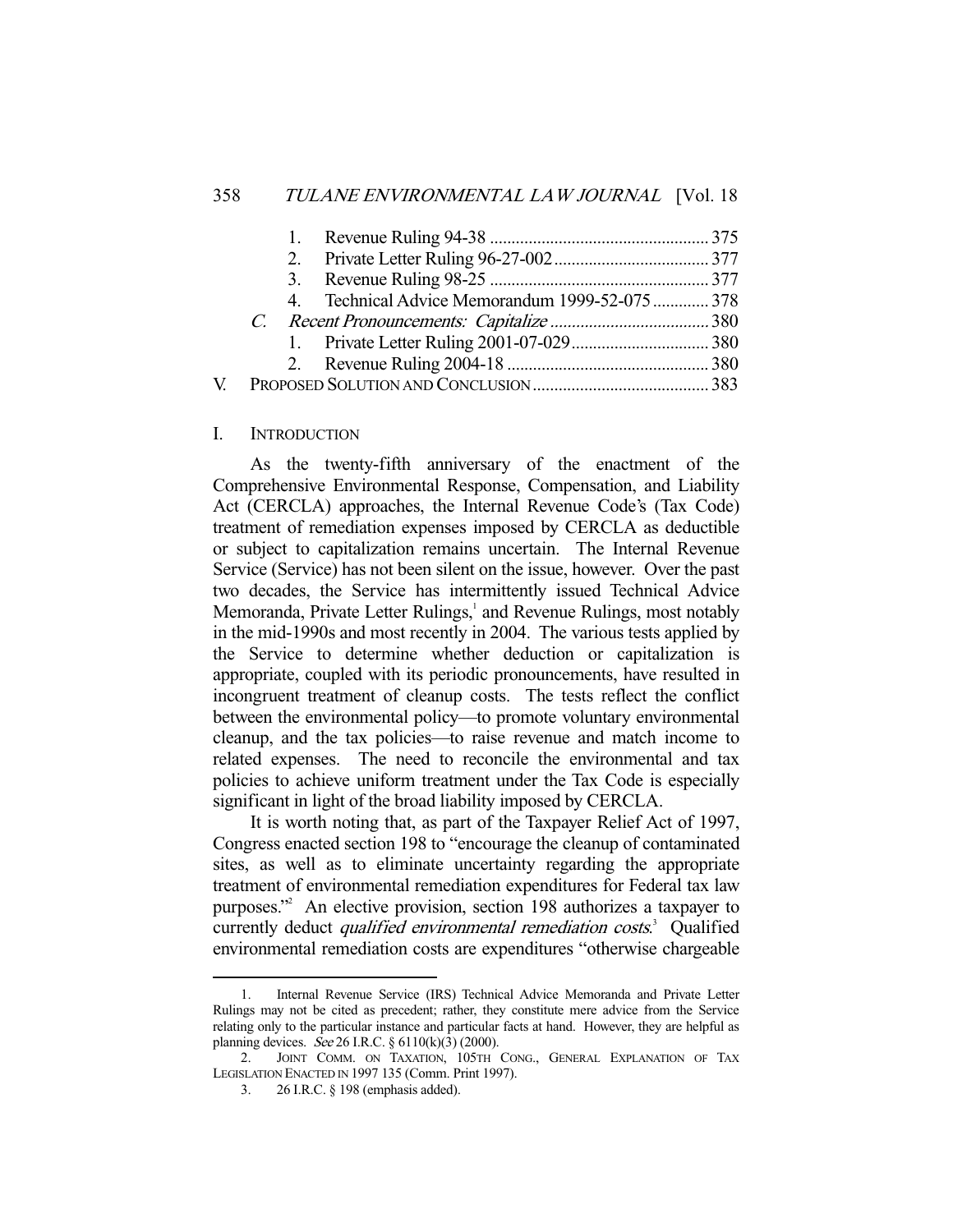to a capital account" and "paid or incurred in connection with the abatement or control of hazardous substances at a qualified contaminated site."<sup>4</sup> Although hazardous substances are defined with reference to CERCLA,<sup>5</sup> section 198 specifically excludes remediation costs imposed by CERCLA, thereby limiting the scope of section 198 to brownfields.<sup>7</sup>

 Congress has failed to enact a similar provision relating to cleanup costs imposed by CERCLA. Moreover, the express exclusion of CERCLA sites from section 198 and the conference report concerning the Taxpayer Relief Act of 1997 make it difficult to analogize section 198 to environmental remediation costs imposed by CERCLA. According to the conference report, "providing current deductions for certain environmental remediation expenditures . . . creates no inference as to the proper treatment of other remediation expenditures not described in the agreement."<sup>8</sup>

 This Comment examines the treatment and tax consequences of CERCLA cleanup costs in the context of both environmental and tax policy objectives. Part II explains the environmental considerations and liability involved in CERCLA. Part III discusses deduction and capitalization as well as the corresponding tax policy. Part IV considers the potential tax consequences of environmental remediation costs under the Tax Code according to prior pronouncements by the Service. The Comment concludes, in Part V, by proposing a solution to the current dilemma that harmonizes the environmental and tax policies.

<sup>4.</sup> *Id.* § 198(b)(1).

 <sup>5.</sup> Hazardous substance is defined as "any substance which is a hazardous substance as defined in section 101(14) [of CERCLA] and any substance which is designated as a hazardous substance under section 102 of [CERCLA]." Id. § 198(d)(1). Section 198(d)(2) of the Internal Revenue Code (I.R.C.) specifically excepts from the definition "any substance with respect to which a removal or remedial action is not permitted under section 104 of [CERCLA] by reason of subsection (a)(3) thereof." *Id.*  $\S$  198(d)(2).

<sup>6.</sup> Pursuant to section  $198(c)(2)$ , "any site which is on, or proposed for, the national priorities list under section 105(a)(8)(B)" of CERCLA cannot attain qualified contaminated site status. *Id.*  $\frac{8}{2}$  198(c)(2).

 <sup>7.</sup> Brownfields are certified to be located within a targeted area by a state environmental agency and actually or potentially contain a hazardous substance. See Small Business Liability Relief and Brownfields Restoration Act, Pub. L. No. 107-118, 115 Stat. 2356 (codified at 42 U.S.C. §§ 9601-9675 (2000)).

H.R. CONF. REP. No. 105-220, at 488 (1997).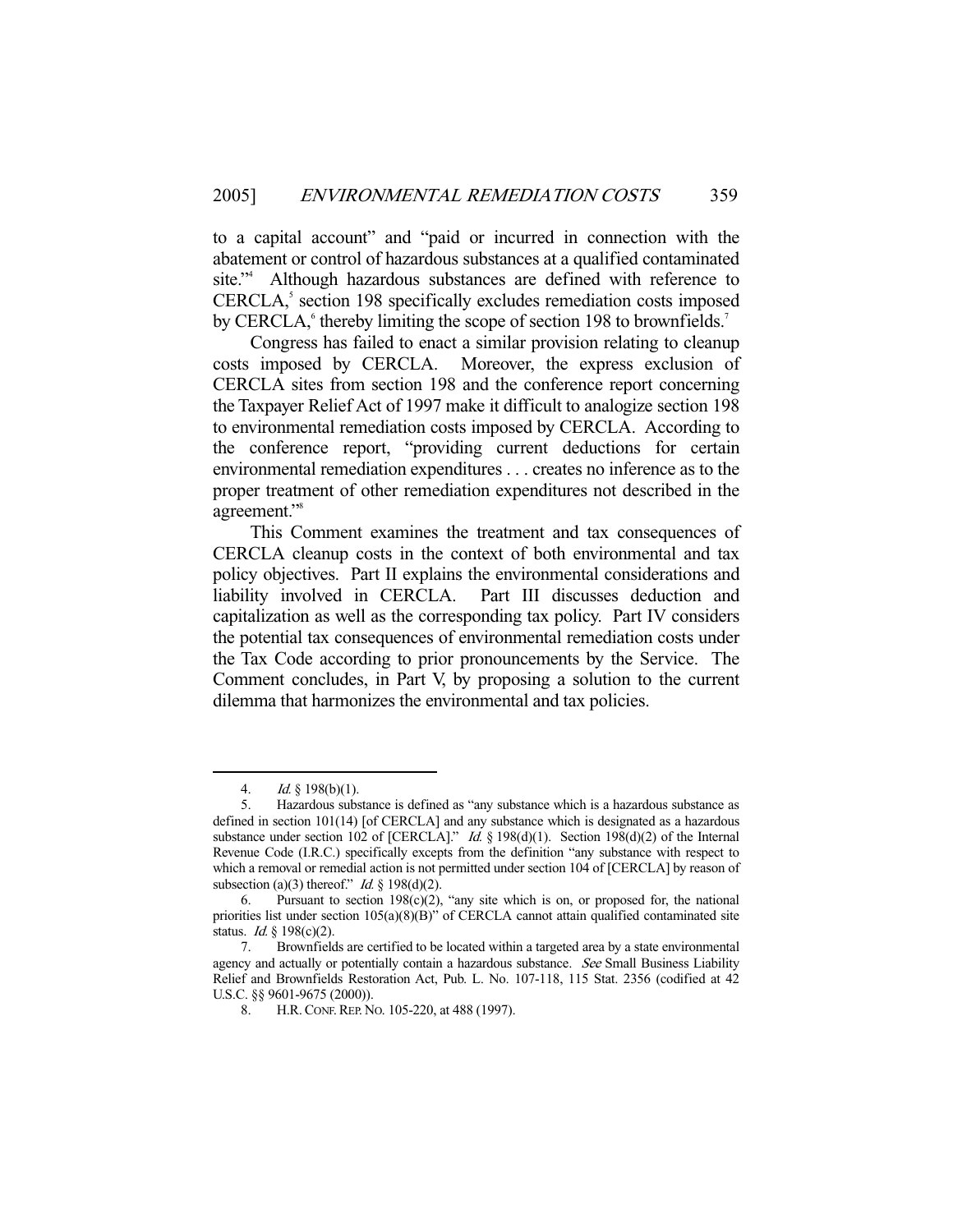#### II. ENVIRONMENTAL POLICY CONCERNS UNDER CERCLA AND SARA<sup>9</sup>

## A. CERCLA

-

 True to its name, CERCLA is a comprehensive environmental measure. Congress enacted CERCLA "to reduce and eliminate threats to human health and the environment posed by hazardous waste."<sup>10</sup> To carry out this purpose, CERCLA created a response program to identify, assess, and clean up hazardous waste sites $11$  as well as a trust fund (Superfund) to enable the government to pay for costs incurred in the aforementioned actions.<sup>12</sup> CERCLA's far-reaching objectives are most readily apparent from its scope.

 CERCLA imposes liability on any person for costs associated with the cleanup of a site where there has been an actual release or a threat of release of a hazardous substance from a facility.<sup>13</sup> Person is broadly defined and includes "an individual, firm, corporation, association, partnership, consortium, joint venture, commercial entity, United States Government, State, municipality, commission, political subdivision of a State, or any interstate body."<sup>14</sup> A release is "any spilling, leaking, pumping, pouring, emitting, emptying, discharging, injecting, escaping, leaching, dumping or disposing."15

 CERCLA defines hazardous substance with reference to an express list of substances in section 102 as well as substances provided for in other environmental statutes.<sup>16</sup> Typically the release or threat of release of a hazardous substance consists of "wastes or mixtures that contain a hazardous substance and not only the pure hazardous substance itself."<sup>17</sup>

 <sup>9.</sup> The Superfund Amendments and Reauthorization Act of 1986 (SARA) was passed in October 1986. LYNN BULAN & CAROLE STEM SWITZER, COMPREHENSIVE ENVIRONMENTAL RESPONSE,COMPENSATION, AND LIABILITY ACT (SUPERFUND), 19 Section of Environment, Energy, and Resources 2001-2002. SARA expanded CERCLA by establishing new mandatory cleanup standards, settlement provisions, and mandating state and public participation. Id.

<sup>10.</sup> Elliott Milhollin, Note, Taxation of Superfund Cleanup Costs: How the IRS Continues to Frustrate CERCLA's Twin Policy Goals, 5 WIS. ENVTL. L.J. 213 (1998) (citing CERCLA § 101, 42 U.S.C. § 9601 (1994).

 <sup>11.</sup> CERCLA § 102, 42 U.S.C. § 9602 (2000).

 <sup>12.</sup> CERCLA § 111, 42 U.S.C. § 9611.

 <sup>13.</sup> CERCLA § 107(a), 42 U.S.C. § 9607(a).

 <sup>14.</sup> CERCLA § 101(21), 42 U.S.C. § 9601(21).

 <sup>15.</sup> CERCLA § 101(22), 42 U.S.C. § 9601(22).

 <sup>16.</sup> The statutes include sections 307(a) and 311 of the Clean Water Act, section 3001 of Resource Conservation and Recovery Act, section 112 of the Clean Air Act, and section 7 of the Toxic Substance Control Act. Id. § 101(14), 42 U.S.C. § 9601(14).

<sup>17.</sup> BULAN & SWITZER, supra note 9, at 13. According to Bulan, this is the result of the failure of CERCLA's section 101(14) to specify a threshold for release to impose liability.  $Id$ .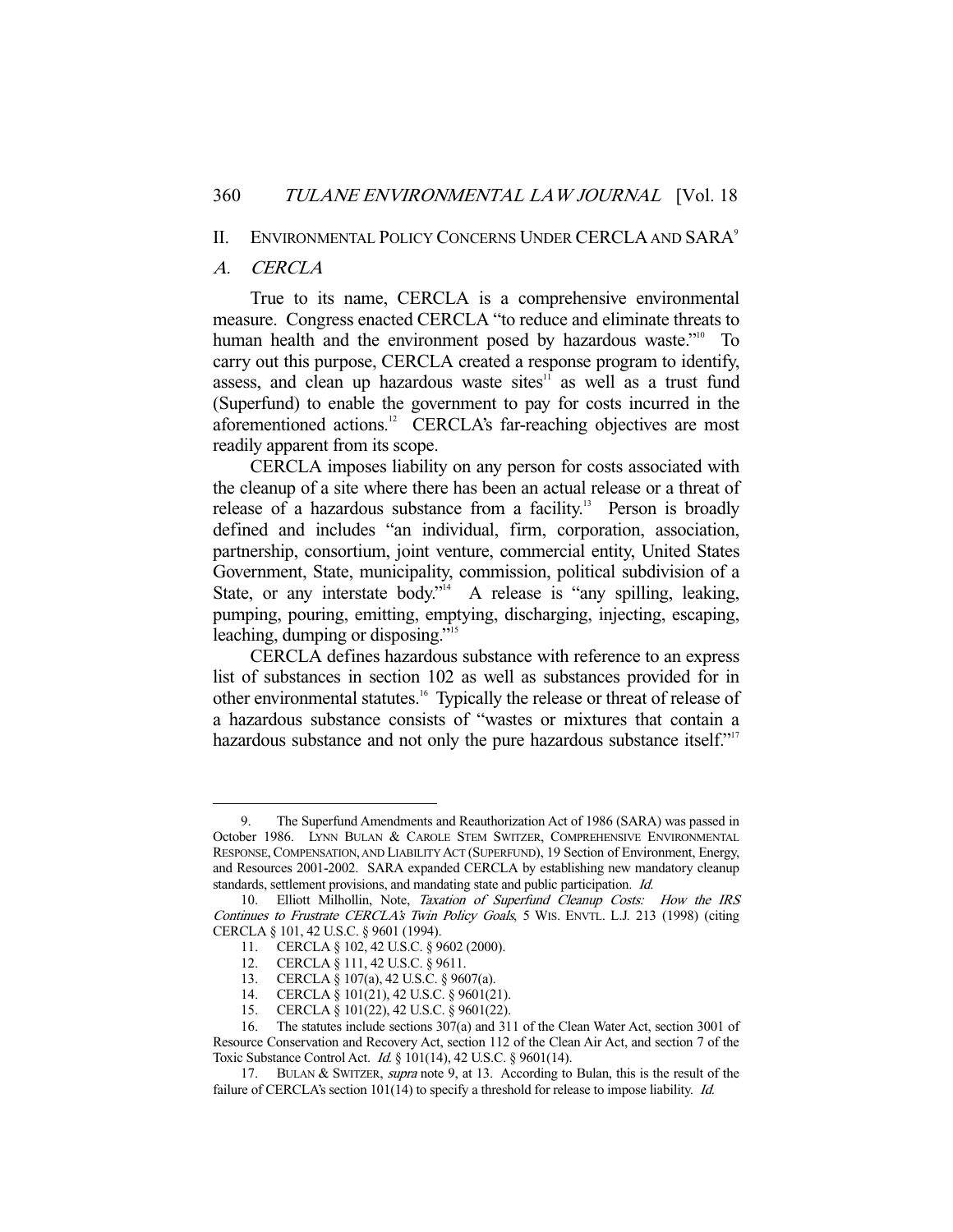Hazardous substance specifically excludes petroleum, including various forms of natural gas or synthetic gas used for fuel.<sup>18</sup>

 A facility is "any building, structure, installation, equipment, pipe or pipeline . . . , well, pit, pond, lagoon, impoundment, ditch, landfill, storage container, motor vehicle, rolling stock, or aircraft, or . . . any site or area where a hazardous substance has been deposited, stored, disposed of, or placed, or otherwise come to be located."19 As a result of the broad definition of facility "the reach of the government to impose liability is virtually unlimited."20 It is worth noting that the definition of environment is also broad, "ensur[ing] that the reach of CERCLA, and the imposition of liability, applies not only to contamination of navigable waters ... but to any release of hazardous substances outside of a structure and into the environment."<sup>21</sup>

 Liability is costly for potentially responsible parties (PRPs) charged with the cleanup of a site under CERCLA. Identified PRPs are required to pay "response costs," comprised of

(A) all costs of removal or remedial action incurred by the [Environmental Protection Agency (EPA)] or a State . . . (B) any other necessary costs of response incurred by any other person . . . (C) damages for injury to, destruction of, or loss of natural resources, including the reasonable costs of assessing such injury, destruction, or loss resulting from such a release[,] and (D) the costs of any health assessment or health effects study carried out under section  $9604(i).^{22}$ 

Identified PRPs are liable under section 107(a)(4) for interest accrued on the aforementioned items.<sup>23</sup> Finally, section  $107(c)(3)$  authorizes punitive damages to be assessed against PRPs "in an amount at least equal to, and not more than three times, the amount of any costs incurred by [Superfund] as a result of [the PRPs'] failure to take proper action."<sup>24</sup> Recovered punitive damages are to be deposited in Superfund.<sup>25</sup>

Section 107 clearly exemplifies CERCLA's stated purpose. CERCLA imposes a strict liability scheme<sup>26</sup> including both retroactive<sup>27</sup>

 <sup>18.</sup> CERCLA § 101(14), 42 U.S.C. § 9601(14) (2000).

 <sup>19.</sup> CERCLA § 101(9), 42 U.S.C. § 9601(9).

<sup>20.</sup> BULAN & SWITZER, supra note 9, at 13.

<sup>21.</sup> Id.; see CERCLA § 101(8), 42 U.S.C. § 9601(8).

 <sup>22.</sup> CERCLA § 107(a)(4), 42 U.S.C. § 9607(a)(4).

 <sup>23.</sup> Id.

 <sup>24.</sup> CERCLA § 107(c)(3), 42 U.S.C. § 9607(c)(3).

<sup>25.</sup> Id. Because of the nature of punitive damages, these are specifically excluded from deductibility under I.R.C. § 263 irrespective of the treatment of cleanup costs. See I.R.C.  $§ 162(f).$ 

<sup>26.</sup> BULAN & SWITZER, supra note 9, at 25.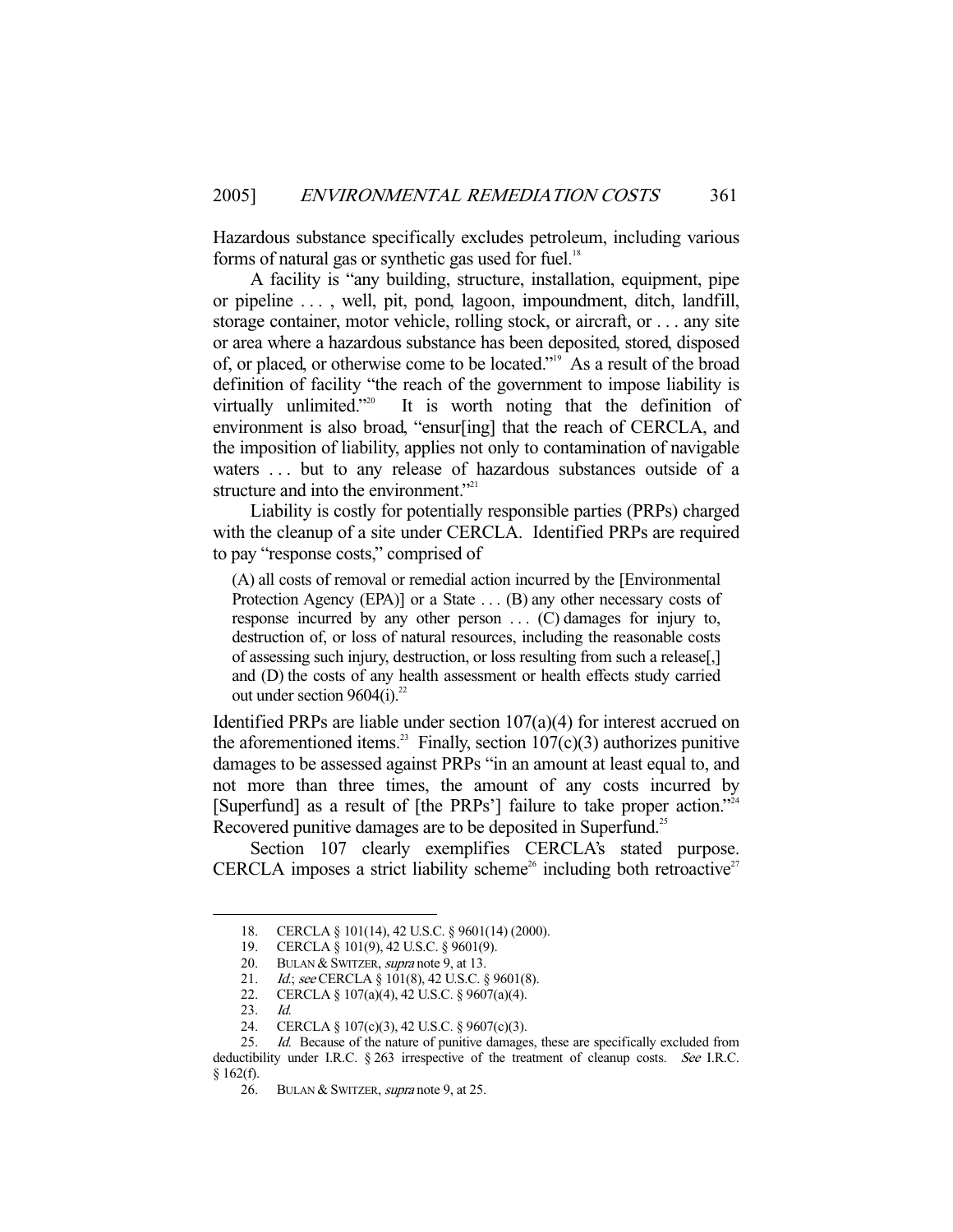and joint and several liability.<sup>28</sup> Though CERCLA provides statutory defenses, they are of limited import. PRPs may avoid liability if they prove by a preponderance of the evidence that the release or threat of release was a result of an act of God, an act of war, the act or omission of an independent third party, or any combination thereof.<sup>29</sup> There are four categories of PRPs: past owners or operators of the facility, $30^\circ$ generators, $31$  transporters, $32$  and current owners or operators of the facility.<sup>33</sup>

CERCLA confers a great deal of discretion on the EPA. $34$  Section 104 authorizes the EPA to act "to remove or arrange for the removal of, and provide for remedial action relating to such hazardous substance, pollutant, or contaminant at any time . . . or take any other response measure . . . the [EPA] deems necessary to protect the public health or welfare or the environment," unless it determines that the owner or operator of the offending facility, or any other responsible party, will undertake such activity properly.<sup>35</sup> More specifically, the EPA may use the Superfund money to clean up the site immediately and later seek reimbursement from the identified PRPs<sup>36</sup> or order the PRPs to clean up the hazardous site themselves.<sup>37</sup>

 If the EPA cleans up the site, the agency files a cost recovery action against the PRPs.<sup>38</sup> Frequently, the parties reach a settlement agreement in which the PRPs pay a percentage of the costs in exchange for a limited release from liability.<sup>39</sup> It is also common for the PRPs and the EPA to

-

33. Id. § 107(a)(1), 42 U.S.C. § 9607(a)(1).

<sup>27.</sup> Milhollin, *supra* note 10, at 214 (citing United States v. Shell Oil Co., 214 F. Supp. 962, 974 (C.D. Cal. 1993) (holding CERCLA's liability scheme is retroactive)).

<sup>28.</sup> See id.; see also United States v. Monsanto Co., 858 F.2d 160, 171 (4th Cir. 1988) (holding CERCLA's liability scheme is joint and several).

<sup>29.</sup> CERCLA  $\S 107(b)$ , 42 U.S.C.  $\S 9607(b)$  (2000).<br>30 This includes any person who owned or operate

 <sup>30.</sup> This includes any person who owned or operated the facility at the time of hazardous substance disposal. Id. § 107(a)(2), 42 U.S.C. § 9607(a)(2).

 <sup>31.</sup> Generators include any person who arranges for the disposal, treatment, or transport of the hazardous substance at or to any facility owned or operated by another party if such facility contained hazardous substances. Id.  $\S$  107(a)(3), 42 U.S.C.  $\S$  9607(a)(3).

 <sup>32.</sup> Transporter means any person who accepted hazardous substances for transport to the treatment or disposal facility, or other site, if that person selected that facility or site. Id. § 107(a)(4), 42 U.S.C. § 9607(a)(4).

 <sup>34.</sup> CERCLA § 115, 42 U.S.C. § 9615. Under section 115, the President has the authority "to delegate and assign any duties or powers imposed upon or assigned to him." These powers have been conferred on the EPA. Id.

 <sup>35.</sup> CERCLA § 104(a)(1), 42 U.S.C. § 9604(a)(1) (2000).

 <sup>36.</sup> CERCLA § 104(a), 42 U.S.C. § 9604(a).

 <sup>37.</sup> CERCLA § 106, 42 U.S.C. § 9606.

 <sup>38.</sup> CERCLA § 107(a)(4)(A), 42 U.S.C. § 9607(a)(4)(A).

 <sup>39.</sup> Jeffrey M. Gaba, Tax Deduction of Hazardous Waste Cleanup Costs: Harmonizing Federal Tax and Environmental Policies, 20 HARV. ENVTL. L. REV. 61, 66 (citing Ridgway M. Hall,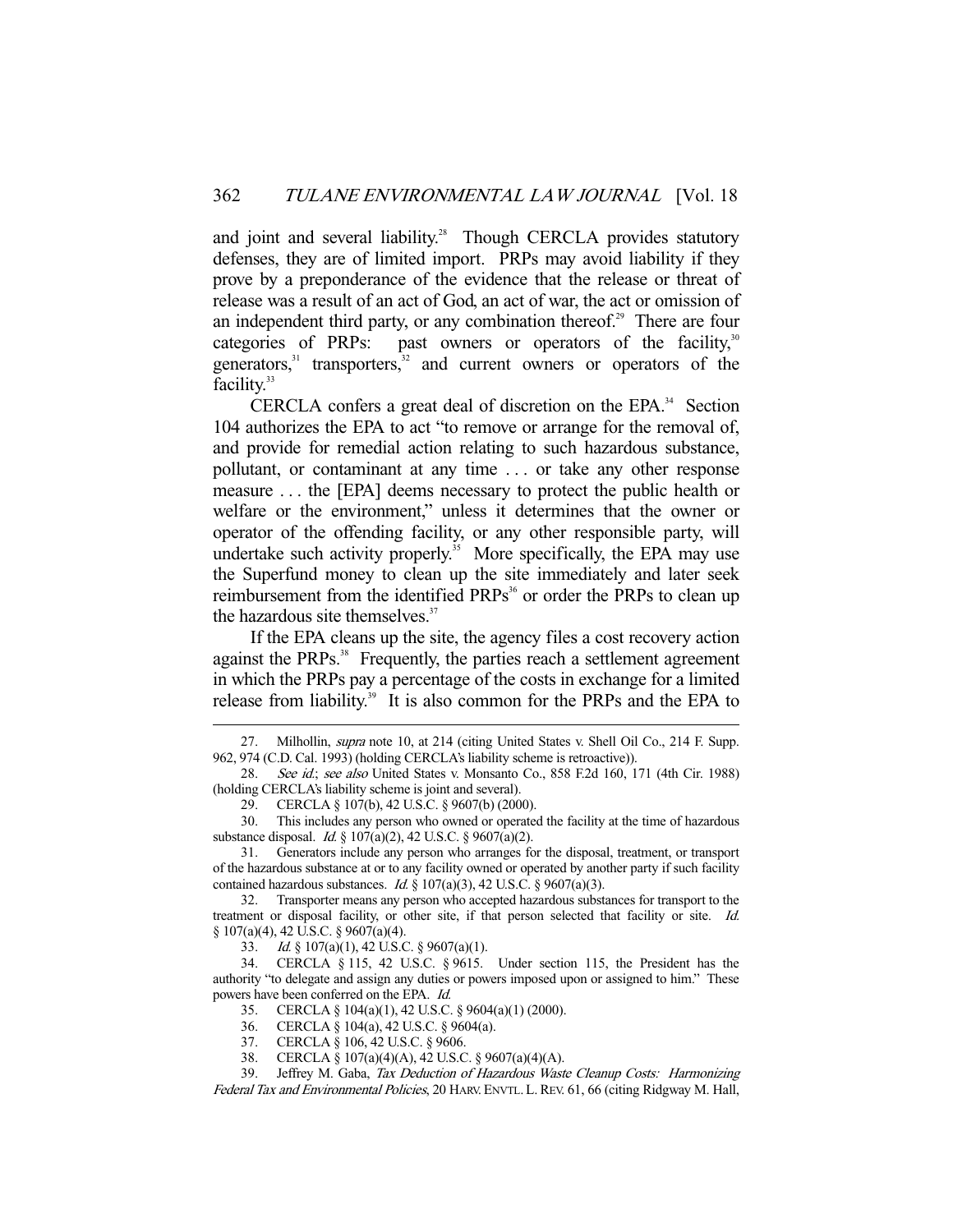enter into settlement agreements when the EPA has ordered the PRPs to remediate the site.<sup>40</sup> The PRPs agree to take the necessary steps to clean up the site in exchange for limited protection from future suits by other PRPs and the EPA $^{41}$  A final alternative is for a private party that incurs cleanup costs to seek reimbursement from other PRPs through a cost recovery action<sup>42</sup> or a contribution action.<sup>43</sup> To recover cleanup costs, the government and private parties are required to take actions "consistent with the national contingency plan." $4\overline{4}$  According to the regulations, parties who comply with section 106 or enter into an approved settlement agreement meet the consistency requirement for purposes of recovering remediation costs.45

## B. Environmental Policy

-

 The broad discretion granted to the EPA under CERCLA is evidence of Congress's goal to target hazardous waste sites and ensure they are cleaned up in a prompt and efficient manner. According to EPA regulations PRPs are liable for all response costs incurred by the federal government or a state government as well as costs incurred by any other person who conducts a cleanup under CERCLA.<sup>46</sup> Additionally, the EPA has declared it will "require the potentially responsible parties identified by the EPA to conduct the site cleanup themselves whenever possible rather than spending [S]uperfund money."<sup>47</sup>

 The overriding environmental policy concern of CERCLA is the prompt cleanup of environmental contamination. The breadth of liability under the stature illustrates this objective. Of equal importance, once contamination has occurred, is the voluntary cleanup of hazardous waste

Jr. et al., Superfund Response Cost Allocations: The Law, the Science and the Practice, 49 BUS. LAW. 1489 (1994)); see also 40 C.F.R. 300.700(g) (2004).

 <sup>40.</sup> Section 122 establishes the requirements for settlements with the government. CERCLA § 122, 42 U.S.C. § 9622.

 <sup>41.</sup> Gaba, supra note 39, at 65-66. The author notes that "[m]ost parties ultimately agree to settle since penalties for noncompliance with the order include daily penalties of up to \$25,000 per day and treble the final amount of the cleanup." Id. at 66 n.23; see also 40 C.F.R. 300.700(g) (2004).

 <sup>42.</sup> CERCLA § 107(a)(4)(B), 42 U.S.C. § 9607(a)(4)(B) (2000).

 <sup>43.</sup> CERCLA § 113(f), 42 U.S.C. § 9613(f).

 <sup>44.</sup> Section 107(a)(4)(A) declares that government actions must not be "inconsistent with the national contingency plan," and  $\S 107(a)(4)(B)$  requires private party actions to be "consistent with the national contingency plan." CERCLA §§  $107(a)(4)(A)$ -(B), 42 U.S.C. §§ 9607(a)(4)(A)-(B).

 <sup>45. 40</sup> C.F.R. § 300.700(c)(3)(ii).

 <sup>46.</sup> See id. §§ 300.700(c)(1)-(2).

<sup>47.</sup> Milhollin, *supra* note 10, at 214 (citing United States v. Shell Oil. Co., 605 F. Supp. 1064 (D.C. Colo. 1985); 40 C.F.R. § 300.400(c)(3)).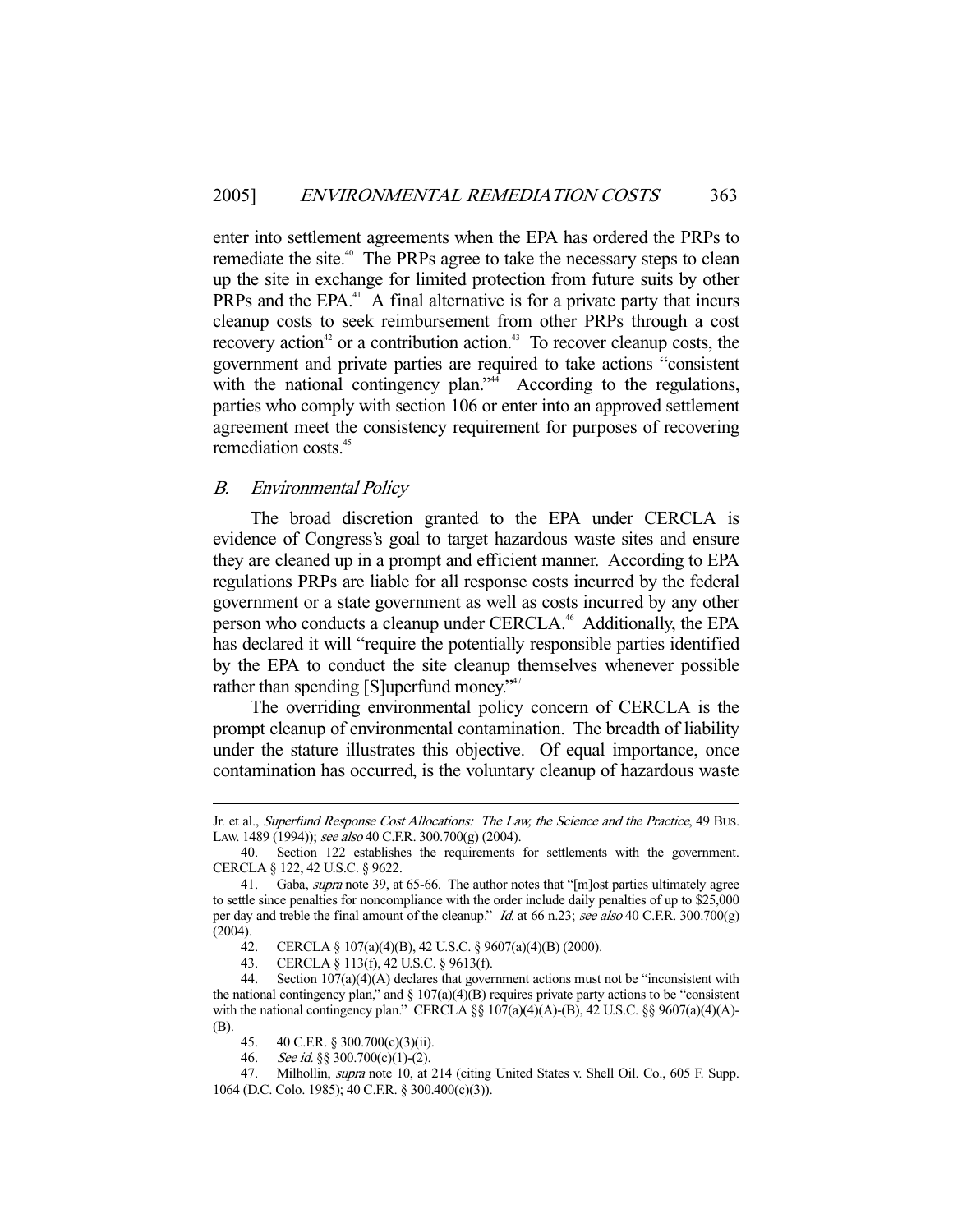sites. The EPA reported it spent \$367 million for construction and postconstruction CERCLA-related activities in its 2004 fiscal year.<sup>48</sup> In contrast, it only spent \$109 million from PRP settlements on the same construction work.49 The EPA spent an additional \$140 million for emergency response and removal actions and \$228 million to conduct and oversee various other site activities.<sup>50</sup>

 Neither CERCLA nor the EPA provides the resources necessary to remediate all of the sites on the national priority list, nor do they account for future sites. In 2004, nine long-term sites accounted for fifty-two percent of the Superfund obligations.<sup>51</sup> As a result, nineteen sites that were ready for construction were unfunded. $52$  Thus, from an environmental standpoint, the preferred federal tax treatment of environmental remediation expenses is one that provides an incentive for PRPs to voluntarily remediate the site. A related, but secondary, objective is to deter behavior that is inconsistent with environmental policy.

#### III. DEDUCTION, CAPITALIZATION AND TAX POLICY

## A. Section 162 Deduction versus Sections 263 and 263A Capitalization

 From a tax perspective, a current year deduction under section 162(a) is more desirable than capitalizing pursuant to section 263 or 263A because of the time value of money. A section 162(a) deduction permits the taxpayer to recover the full cost of the expense in the current year in tax savings (using before-tax dollars). Taxpayers not entitled to an allowable deduction are faced with two alternatives: capitalize and depreciate,<sup>53</sup> or, with property that cannot be depreciated, capitalize and add the cost of the expenditure to the basis of the property.<sup>54</sup> Depreciation results in cost recovery in smaller increments over a period of years (39 years for nonresidential real property).<sup>55</sup> Property not subject to depreciation, such as land, defers cost recovery until the sale or other disposition of the property (in after-tax dollars).<sup>56</sup>

 <sup>48.</sup> EPA, Superfund National Accomplishments Summary Fiscal Year 2004, at http://www.epa.gov/superfund/action/process/numbers04.htm (last updated Nov. 22, 2004).

 <sup>49.</sup> Id.

 <sup>50.</sup> Id.

 <sup>51.</sup> Id.

<sup>52.</sup> *Id.*<br>53. *Se* See I.R.C. §§ 167, 168 (2002).

<sup>54.</sup> See id. §§ 263, 263A.

 <sup>55.</sup> Id. §§ 167(a)(1), 168(c).

<sup>56.</sup> See id. §§ 1016, 1001(a).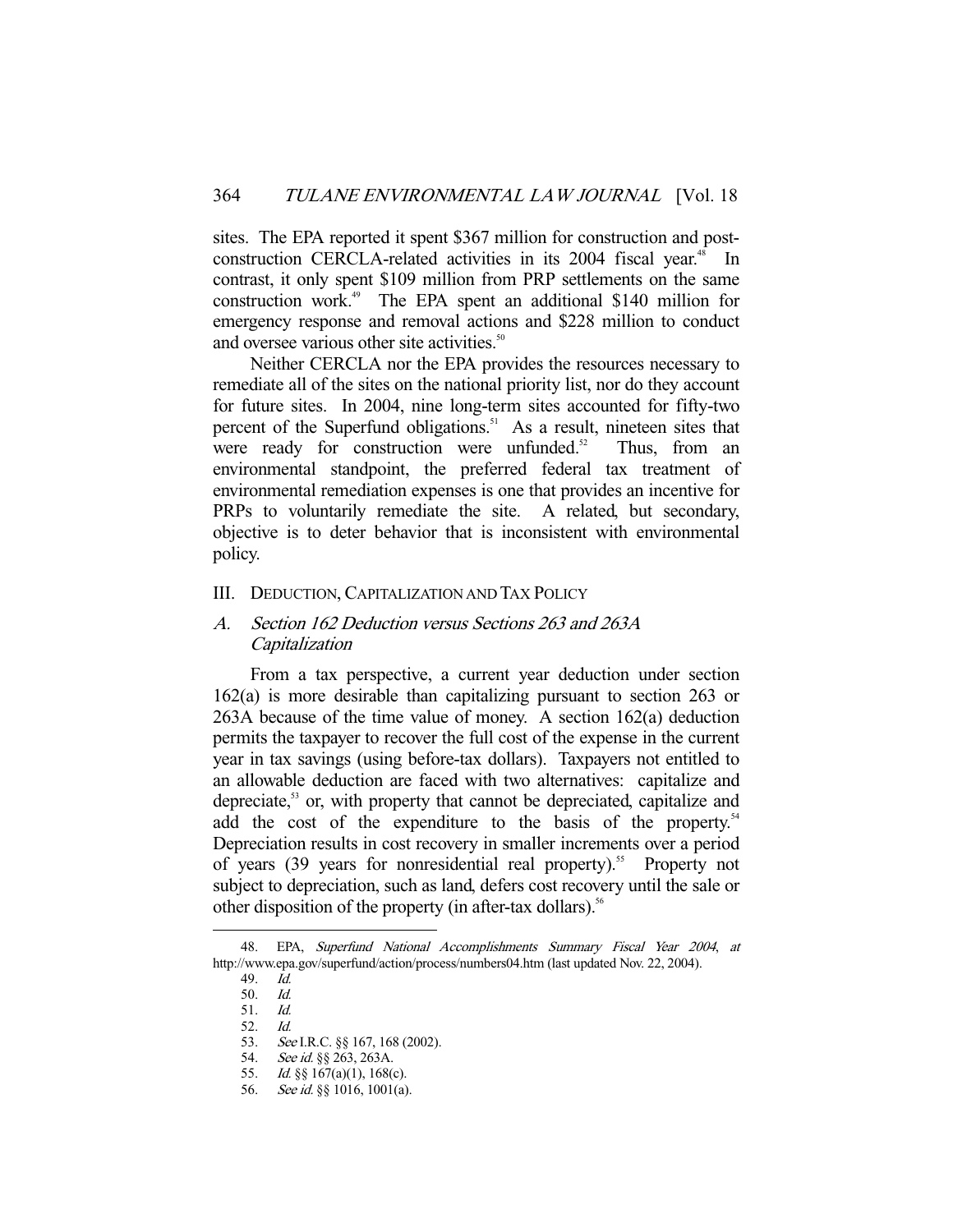Section 161 of the Tax Code subjects the deductions allowed in part VI (including section 162) to certain exceptions set forth in part IX (including sections 263 and 263A).<sup>57</sup> Accordingly, section 162 and the accompanying regulations are defined with respect to section 263 and its corresponding regulations. In interpreting section 161, the Supreme Court has declared that "an income tax deduction is a matter of legislative grace" and therefore "deductions are the exceptions to the norm of capitalization."<sup>58</sup> The burden of proof rests with the taxpayer to point with specific authority to a provision of the Tax Code allowing a deduction.59 Thus, unless the taxpayer establishes that an expenditure qualifies for a section 162(a) deduction, the taxpayer is required to capitalize the expense under section 263 or 263A.

Section 162(a) permits a deduction for "all the ordinary and necessary expenses paid or incurred during the taxable year in carrying on any trade or business."<sup>60</sup> While each of these requirements must be met, whether the cost constitutes a deductible expense, rather than a capital expenditure, is dispositive of its character.<sup>61</sup> The prevailing distinction in the regulations is between a repair (which is deductible) and a permanent improvement (which must be capitalized).

 Section 263 forbids a deduction for "any amount for permanent improvements or betterments made to increase the value of any property or estate"62 and "any amount expended in restoring property or in making good the exhaustion thereof for which an allowance is or has been made.<sup>"63</sup> The regulations characterize capital expenditures as those expenses which (1) add to the value of the property, (2) substantially prolong the useful life of the property, or (3) adapt the property to a new or different use.<sup>64</sup> Specifically included is the cost of acquisition, construction, or erection of buildings, machinery and equipment,

<sup>57.</sup> *Id.* § 161.

 <sup>58.</sup> INDOPCO, Inc. v. Commissioner, 503 U.S. 79, 84 (1992); cf. Treas. Reg. § 1.263(a)- 4 (2004) (declaring deductibility as the norm and capitalization as the exception for intangibles). Treas. Reg. § 1.263(a)-4 was adopted in 2004 and specifically lists the twelve intangibles that are subject to capitalization; all others are deductible. *Id.* 

 <sup>59.</sup> INDOPCO, Inc., 503 U.S. at 84.

 <sup>60.</sup> I.R.C. § 162(a) (2002).

 <sup>61.</sup> Section 162(a) imposes six conditions on the taxpayer. The taxpayer must prove the cost is (1) an expense (2) that is reasonable and (3) necessary and (4) is paid or incurred during the taxable year (5) in carrying on (6) any trade or business. I.R.C. § 162(a).

<sup>62.</sup> I.R.C.  $\S 263(a)(1)$ . Although the Tax Code excludes from capitalization, inter alia, expenditures related to soil and water conservation and tangible, depreciable property for use in the active conduct of a trade or business up to \$25,000, environmental remediation expenses are not specifically excluded by this section. I.R.C. § 263(a)(1)(C), (G).

 <sup>63.</sup> I.R.C. § 263(a)(2).

 <sup>64.</sup> Treas. Reg. § 1.263(a)-1(b)(1)-(2) (2004).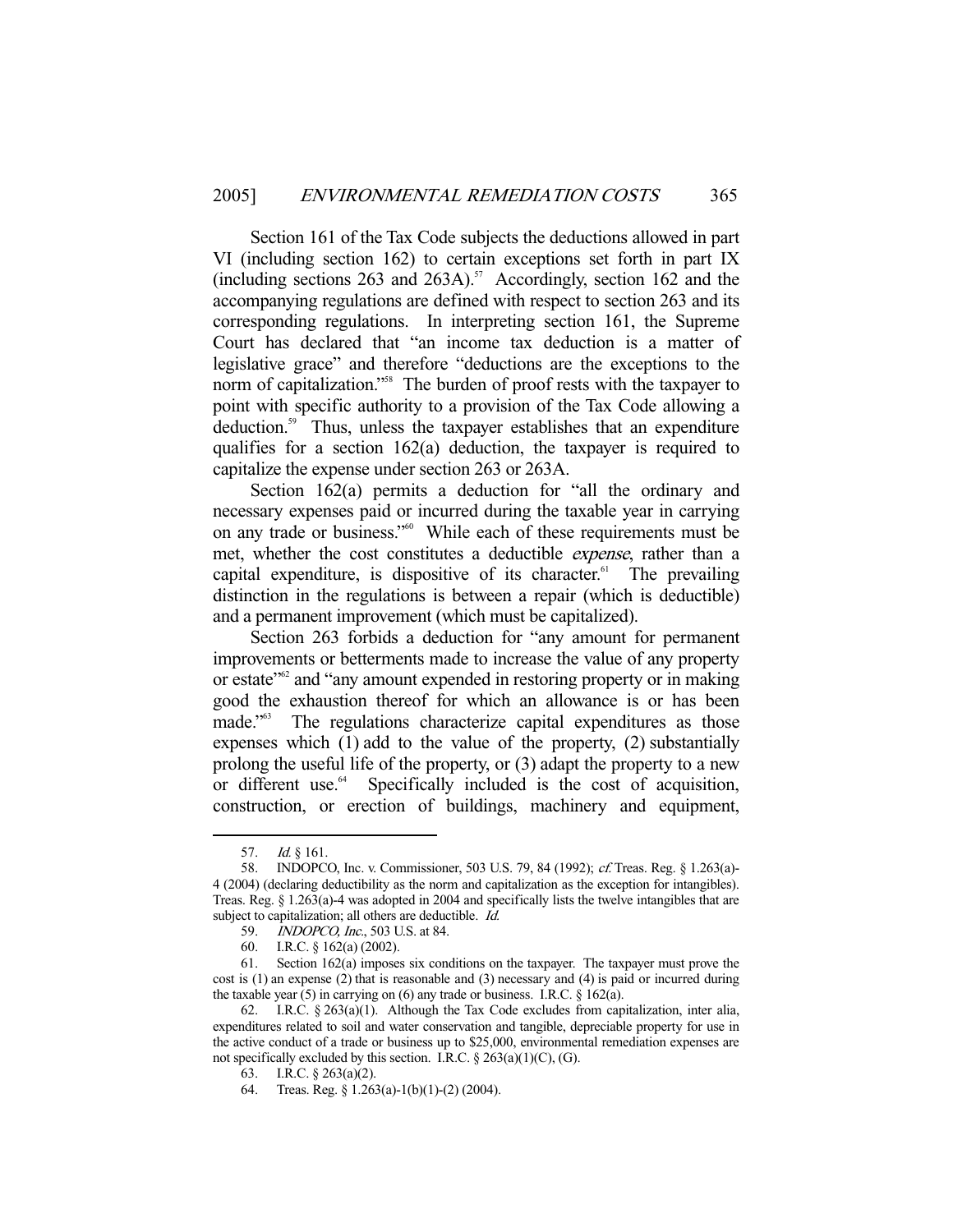furniture and fixtures, and similar property having a useful life substantially beyond the taxable year.<sup>65</sup>

Section 263A requires a taxpayer to capitalize any costs<sup>66</sup> incurred relating to real or tangible personal property produced by the taxpayer for use in its business.<sup>67</sup> In the case of real or tangible personal property that is inventory in the hands of the taxpayer, the taxpayer must include such costs in its inventory costs.<sup>68</sup> The Tax Code requires capitalization irrespective of whether the cost was incurred before, during, or after production.69 Production is defined as constructing, building, installing, manufacturing, developing, or improving.<sup>70</sup> The taxpayer may actually perform the production activity or be deemed to produce the property if it is produced for the taxpayer under a contract.<sup>71</sup>

 The greatest challenge in ascertaining the proper tax treatment of environmental cleanup costs is in distinguishing between deductible and capital expenditures.<sup>72</sup> According to the Supreme Court, the differences between deductible expenses and capital expenditures "are those of degree and not of kind."73

 Courts apply various tests and evaluate several factors to determine the proper treatment of environmental expenses. While some tests attempt to distinguish between incidental repairs and long-term improvements pursuant to the regulations, others involve analyzing whether the taxpayer incurred any "significant future benefits" or whether the expenses were part of a "general plan of rehabilitation."<sup>74</sup> More often than not, courts address several of the tests but rely on one in particular in reaching a holding.

 <sup>65.</sup> Treas. Reg. § 1.263(a)-2(a).

<sup>66.</sup> Under section  $263A(a)(2)(B)$ , the taxpayer must include the direct costs and the property's proper share of the indirect costs that are allocable in part or in whole to the property. I.R.C. § 263A(a)(2)(B) (2002). Indirect costs are those which "directly benefit, or are incurred by reason of, the performance of production activities." Treas. Reg. § 1.263A-1(e)(3)(i).

<sup>67.</sup> I.R.C.  $\S$  263A(a), (b)(1), (c)(1) (limiting the definition to  $\S$  263A).

 <sup>68.</sup> I.R.C. § 263A(a)(1)(A).

 <sup>69.</sup> Treas. Reg. § 1.263A-2(a)(3)(i).

 <sup>70.</sup> I.R.C. § 263A(g)(1).

 <sup>71.</sup> See I.R.C. § 263A(g)(2); Treas. Reg. § 1.263A-2(a)(1)(ii)(B) (2004).

 <sup>72.</sup> The fact that the EPA orders a PRP to comply with CERCLA does not necessarily require capitalization. According to the Supreme Court, the decision whether to deduct or capitalize is not influenced by legal or economic compulsion. See Commissioner v. Lincoln Sav. & Loan Ass'n, 403 U.S. 345, 358-59 (1971).

 <sup>73.</sup> Welch v. Helvering, 290 U.S. 111, 114 (1933).

 <sup>74.</sup> See, e.g., INDOPCO, Inc. v. Commissioner, 503 U.S. 79 (1992); Plainfield-Union Water Co. v. Commissioner, 39 T.C. 333 (1962).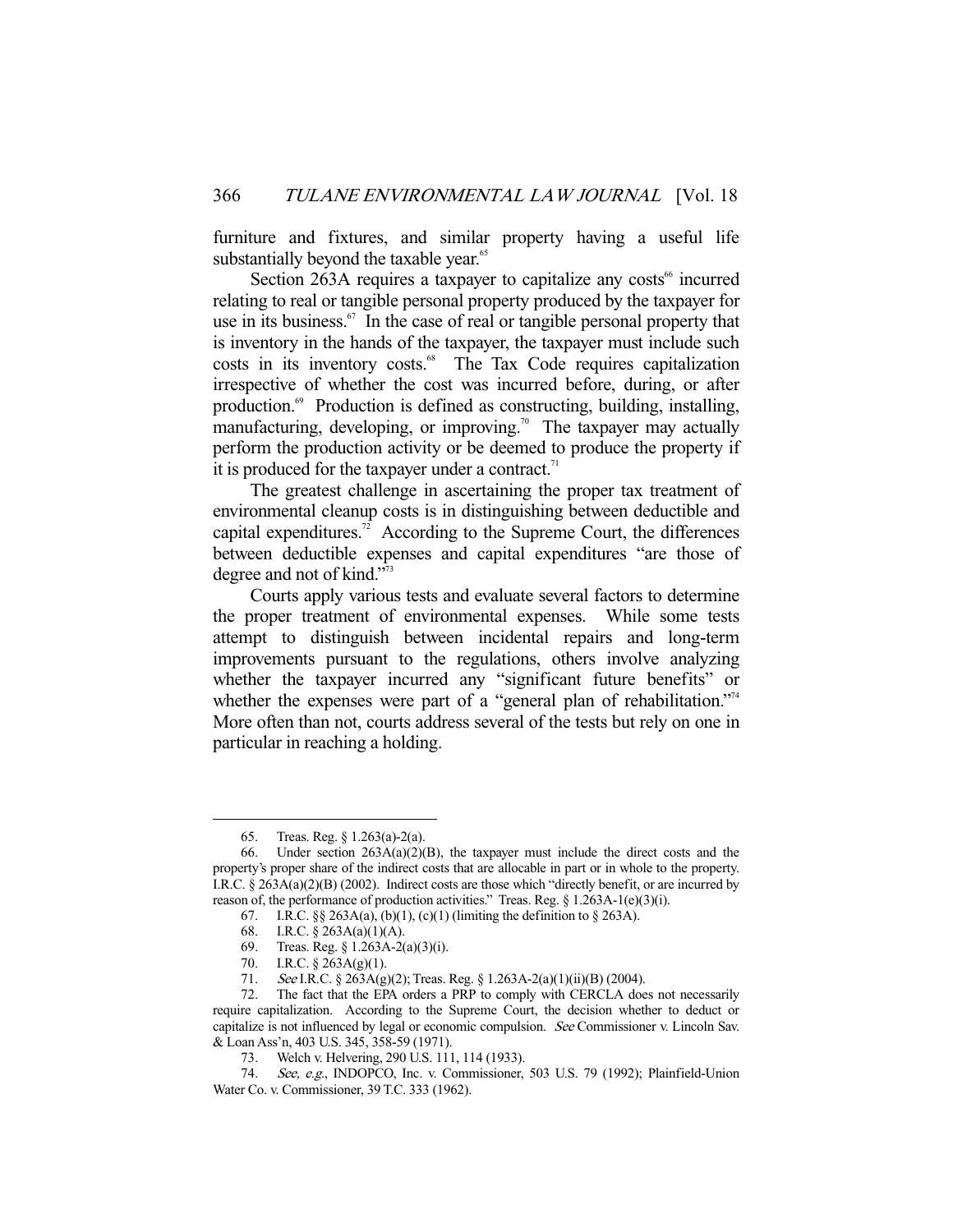## 1. Judicial Interpretation of Treasury Regulations §§ 1.263(a)-1(b) and 1.162-4

 Treasury Regulation section 1.263(a)-1(b) excludes as capital expenditures any amounts paid or incurred for incidental repairs and maintenance of property. Treasury Regulation section 1.162-4 establishes a four-part test to determine the deductibility of repairs. Ordinary and necessary business expenses are deductible as repairs if they: (1) are "incidental," (2) do not "materially add to the value of the property," (3) do not appreciably prolong the useful life of the property<sup>35</sup> and (4) keep the property in an "ordinarily efficient operating condition."76

a. Add to the Value of the Property

 In Plainfield-Union Water Co. v. Commissioner, the Tax Court established a "restoration principle" for purposes of characterizing an expense.<sup>77</sup> The court held that "the proper test is whether the expenditure" materially enhances the value, use, life, expectancy, strength, or capacity as compared with the status of the asset prior to the condition necessitating the expenditure."78 Because properly performed repairs should increase the value of the property, limiting the analysis to the value of the property immediately before the expense (in the contaminated state) and the value immediately after (in an uncontaminated state) is not a meaningful distinction.<sup>79</sup> An expense that merely restores the property to its prior condition and does not add to the property's value, usefulness, or life expectancy qualifies for a deduction.<sup>80</sup>

b. Substantially Prolong the Useful Life of the Property

 The Tax Code is silent as to what time period constitutes substantially prolonging the useful life of an asset. The relevant time period for purposes of determining whether an expense substantially prolongs the useful life of an asset is the anticipated period of use, measured in accordance with the taxable year in which the expense was

<sup>-</sup> 75. Though the specific language of Treasury Regulation section 1.162-4 forbids deducting the costs of a repair that "appreciably prolong[s]" the property's life, because section 162 is defined with respect to section 263, the appropriate measure is to prolong its useful life appreciably as provided in section 1.263(a)-1(b)(1) (emphasis added).

 <sup>76.</sup> Treas. Reg. § 1.263(a)-4.

 <sup>77.</sup> This test is also referred to as the "added value" or "before-after" test.

 <sup>78.</sup> Plainfield-Union Water Co. v. Commissioner, 39 T.C. 333, 338 (1962).

 <sup>79.</sup> Id.

 <sup>80.</sup> Id. at 339.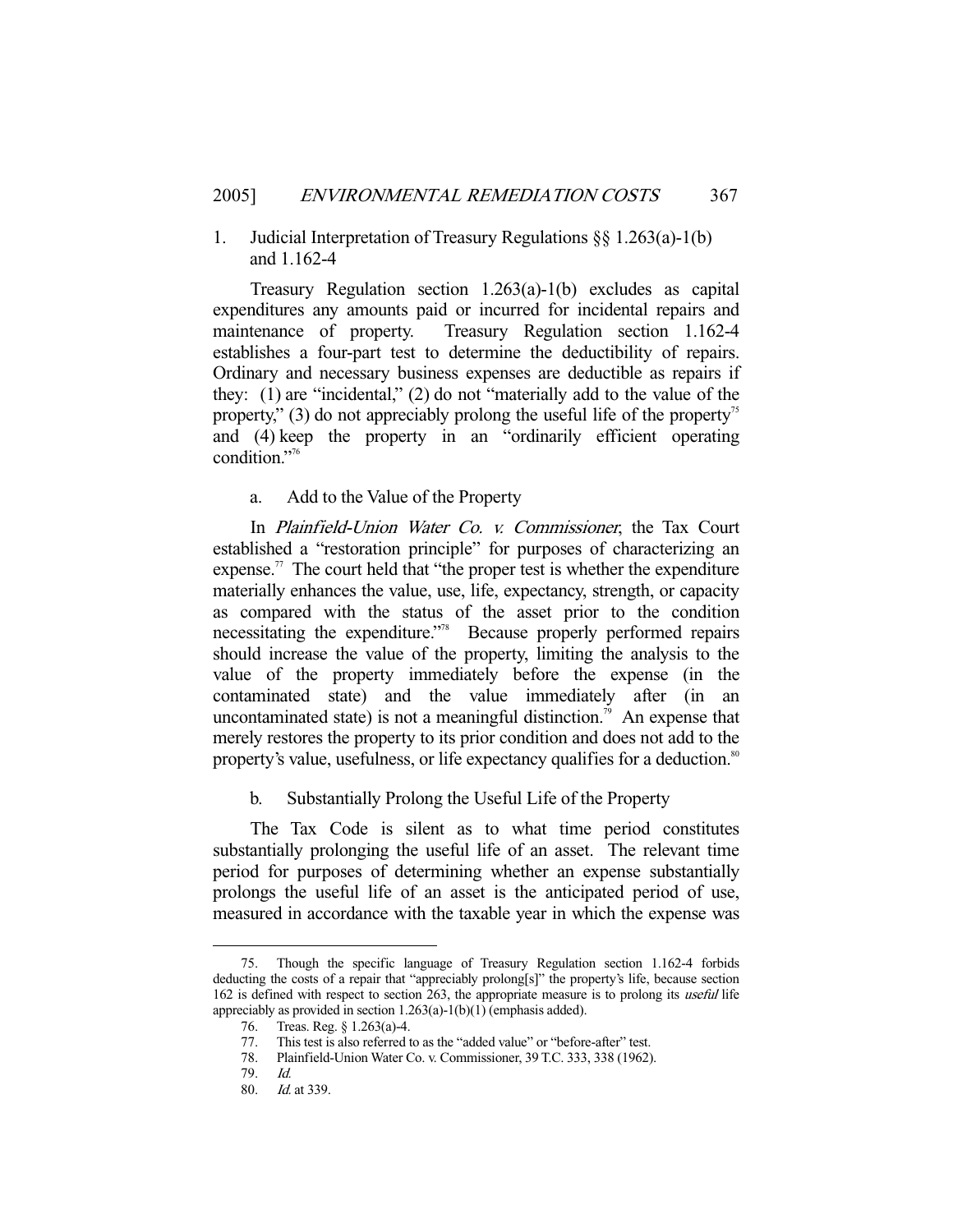incurred.<sup>81</sup> The asset depreciation period is irrelevant for the determination.<sup>82</sup> Courts have adopted a twelve-month rule to provide a definite time period.<sup>83</sup>

In *Woolrich Woolen Mills v. United States*, operation of the taxpayer's manufacturing plant caused water containing dyes and woolen fibers to discharge into a public stream.<sup>84</sup> The Pennsylvania Sanitary Water Board ordered Woolrich to cease all further discharges of water and to eliminate the pollution elements in the water.<sup>85</sup> Woolrich constructed a water filtration plant and deducted the allocable costs.<sup>86</sup> The Third Circuit denied the deduction, reasoning that the useful life of the filtration plant extended beyond one year. $87$ 

## c. New or Different Use of the Property

 Some courts are "more willing to allow the deduction of expenses used to remedy latent, pre-existing conditions if that remedy allows the property to be used for its original intended purposes."<sup>88</sup> In *Midland* Empire Packing Co. v. Commissioner, the Tax Court held that Midland Empire, a meat processing plant, was permitted to deduct expenses incurred in oil-proofing its basement.<sup>89</sup> The court concluded that the basement was not put to a new or additional use; rather, the cost to oilproof maintained the plant in an "ordinarily efficient operating condition" by continuing its use for meat processing.<sup>90</sup> Accordingly, expenditures associated with continuing the "ordinarily efficient operating condition"—where the property has been continuously used for its original purpose—may be deducted.

 The Fourth and Sixth Circuits have recently applied the new use test to environmental cleanup costs. In Dominion Resources, Inc. v. United

<sup>81.</sup> Kim M. Kalishek, Tax Treatment of Post-Purchase Soil Remediation of Pre-Purchase Contamination—A Policy Perspective: United Dairy Farmers, Inc. v. U.S., 9 U. BALT. J. ENVTL. L. 87, 92 (2002) (citing Treas. Reg. § 1.167(a)-11(g)(1)(ii)(b)).

 <sup>82.</sup> Id.

 <sup>83.</sup> See United States Freightways Corp. v. Commissioner, 270 F.3d 1137, 1142-43 (7th Cir. 2001) (declaring that for administrative feasibility the taxpayer was entitled to a deduction when the benefit did not extend beyond one calendar year); see also Treas. Reg. § 1.263(a)-4(f) (creating a twelve-month rule for purposes of determining substantiality for deduction or capitalization of intangible assets); cf. United States v. Wehrli, 400 F.2d 686, 689 (10th Cir. 1968) (characterizing the one-year time period as merely a "guidepost").

 <sup>84.</sup> Woolrich Woolen Mills v. United States, 289 F.2d 444, 445 (3d Cir. 1961).

 <sup>85.</sup> Id.

 <sup>86.</sup> Id. at 446.

 <sup>87.</sup> Id. at 449.

 <sup>88.</sup> Gaba, supra note 39, at 80.

 <sup>89.</sup> Midland Empire Packing Co. v. Commissioner, 14 T.C. 635, 641 (1950).

 <sup>90.</sup> Id. at 642-43.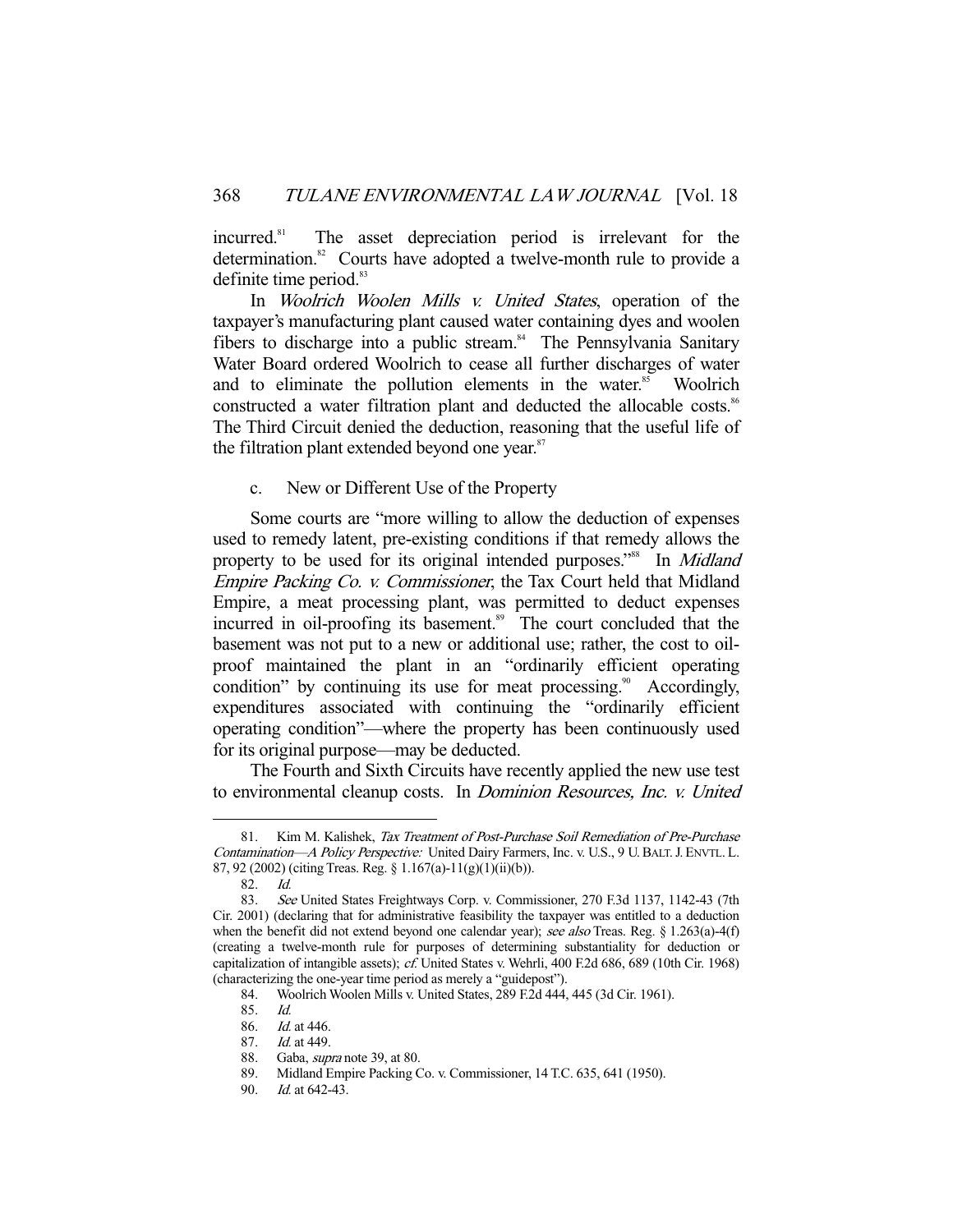States, the Fourth Circuit held that the taxpayer was required to capitalize its cleanup costs because the remediation enabled the property to become income-producing.<sup>91</sup> Relying on the reasoning of *Dominion Resources*, the Sixth Circuit in United Dairy Farmers, Inc. v. United States determined that remediation work done to property acquired in a contaminated state constituted a new use of the property.<sup>92</sup>

 A corollary to the new or different use test is the "put versus keep" test, stemming from the language in Treasury Regulation section 1.162- 4, which allows a taxpayer to deduct costs that keep the property in an ordinarily efficient operating condition. Instead of examining whether an expense adds to the value of the property, the test focuses on the nature of the improvement.<sup>93</sup> The "put versus keep" test requires capitalization of expenses that "put" an asset in an efficient operating condition but permits a taxpayer to deduct expenses that "keep" an asset in an efficient operating condition. $94$  The test is, however, of limited import and has been infrequently applied by courts.

2. Significant Future Benefits

-

 Similar to the substantially prolong the useful life requirement of Treasury Regulation section 1.263(a)-1(b), the Supreme Court created the significant future benefit test in *INDOPCO*, Inc. v. Commissioner.<sup>95</sup> The Court reasoned:

Although the mere presence of an incidental future benefit—some future aspect—may not warrant capitalization, a taxpayer's realization of benefits beyond the year in which the expenditure is incurred is undeniably

 <sup>91.</sup> Dominion Res., Inc. v. United States, 219 F.3d 359, 370 (4th Cir. 2000). Dominion Resources, Inc. owned property which it unsuccessfully tried to sell. Id. In 1991, it spent over two million dollars to remediate the property, removing asbestos-containing materials, sludge, and various other contaminants and claimed the expenses as deductible. Id.

 <sup>92.</sup> United Dairy Farmers, Inc. v. United States, 267 F.3d 510, 518-19 (6th Cir. 2001). United Dairy Farmers, a manufacturer of milk and ice cream products, knowingly purchased property with surface and underground soil contamination. Id. at 512-13. It later discovered underground gasoline storage tanks that caused additional contamination. United Dairy Farmers remediated the property and deducted the costs. *Id.* at 513. In dicta, the Sixth Circuit stated that the combined effect of *Plainfield-Union*, Revenue Ruling 94-38, 1994-1 C.B. 35, and *Dominion* Resources was to permit a deduction under section 162 of the I.R.C. when "(1) the taxpayer contaminated the property in its ordinary course of business, (2) the taxpayer cleaned up the contamination to restore the property to its pre-contamination state, and (3) the clean-up did not allow the taxpayer to put the property to a new use."  $Id$  at 519.

<sup>93.</sup> *Dominion Res., Inc.*, 219 F.3d at 371.

 <sup>94.</sup> Estate of Walling v. Commissioner, 373 F.2d 190, 192-93 (3d Cir. 1967).

 <sup>95.</sup> INDOPCO, Inc. v. Commissioner, 503 U.S. 79, 87 (1992).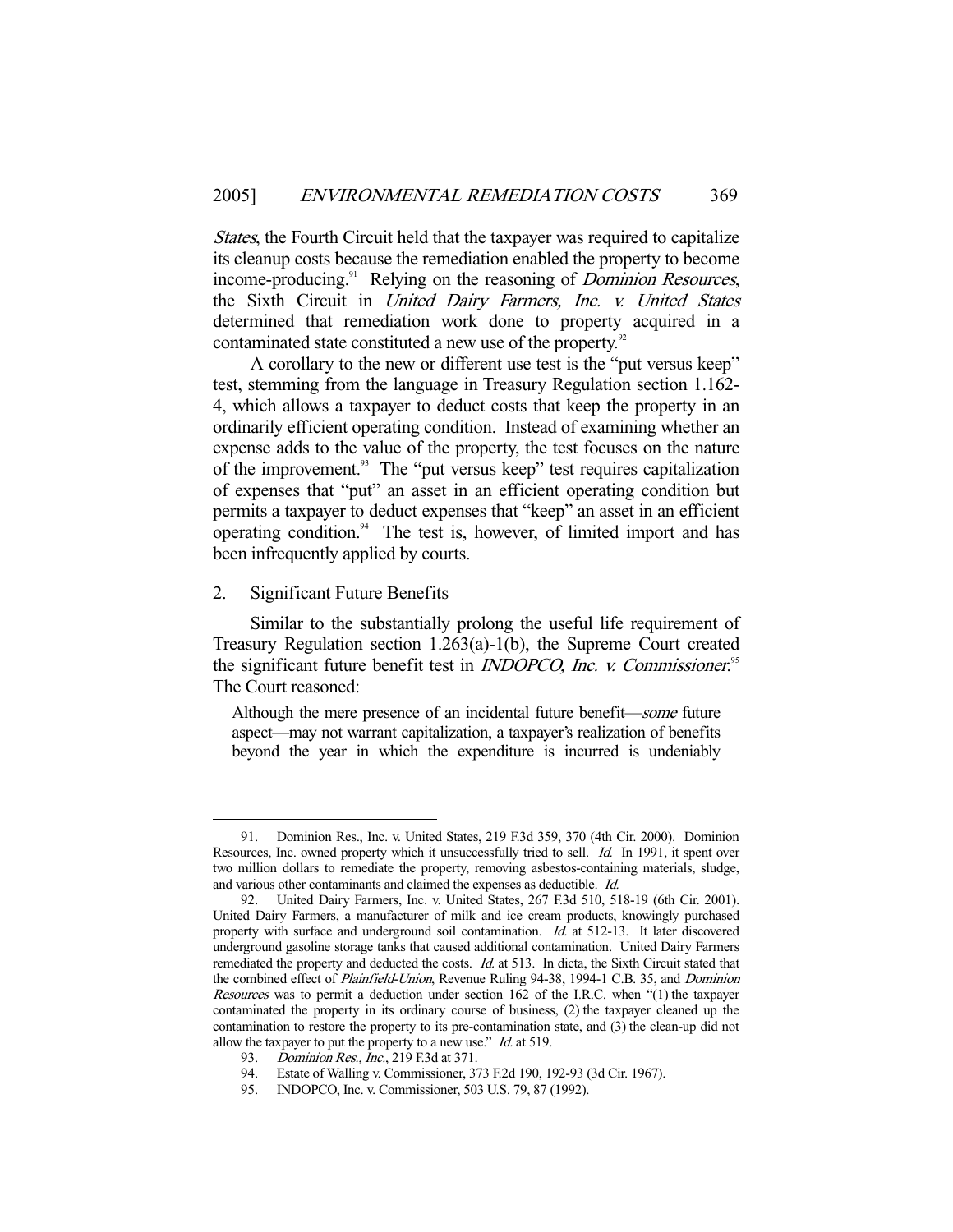important in determining whether the appropriate tax treatment is immediate deduction or capitalization.<sup>96</sup>

An *INDOPCO* analysis will mirror that of the regulation in ascertaining whether an expenditure is a permanent improvement or a repair.

#### 3. Plan of Rehabilitation

 The Service issued Revenue Ruling 2001-4 to clarify the distinction between deductibility and capitalization. After reviewing various tests used by the courts, the Service concluded that the outcome depends on the context in which the cost is incurred. $\degree$  Citing United States v. Wehrli, the Service observed that "where an expenditure is made as part of a general plan of rehabilitation, modernization, and improvement of the property, the expenditure must be capitalized, even though, standing alone, the item may be classified as one of repair or maintenance" and would therefore be deductible.<sup>98</sup> Application of the doctrine is factintensive and requires an analysis of, inter alia, the "purpose, nature, extent, and value of the work done."<sup>99</sup>

 As part of its building renovation, a subsidiary of the taxpayer in Norwest Corp. v. Commissioner removed asbestos-containing materials.<sup>100</sup> Norwest characterized the expenses as deductible repairs incidental to renovation.<sup>101</sup> The Service contended the costs to remove asbestos from the building were capital because, inter alia, the removal was part of a general plan of restoration.<sup>102</sup> The Tax Court agreed with the Service, reasoning that "but for the remodeling, the asbestos removal would not have occurred."<sup>103</sup>

#### B. Tax Policy

 Tax objectives inherent in the treatment of environmental remediation expenses include raising revenue, matching income with tax liability, and the public policy limitation which disallows the deduction of expenses that violate government policy. Whereas permitting the

 <sup>96.</sup> Id.

 <sup>97.</sup> Rev. Rul. 2001-4, 2001-3 I.R.B. 295.

<sup>98.</sup> *Id.* at 298 (citing United States v. Wehrli, 400 F.2d 686, 689 (10th Cir. 1968)).<br>99. *Wehrli*, 400 F.2d at 689.

Wehrli, 400 F.2d at 689.

 <sup>100.</sup> Norwest Corp. v. Commissioner, 108 T.C. 265, 273-76 (1997).

<sup>101.</sup> *Id.* at 278.

<sup>102.</sup> Id. at 282. The Service also argued that asbestos removal was a permanent improvement that increased the value of the building by eliminating a hazard and reducing the risk of damage claims and increased insurance premiums. Id. The Tax Court rejected this argument. Id. at 284.

 <sup>103.</sup> Id. at 285.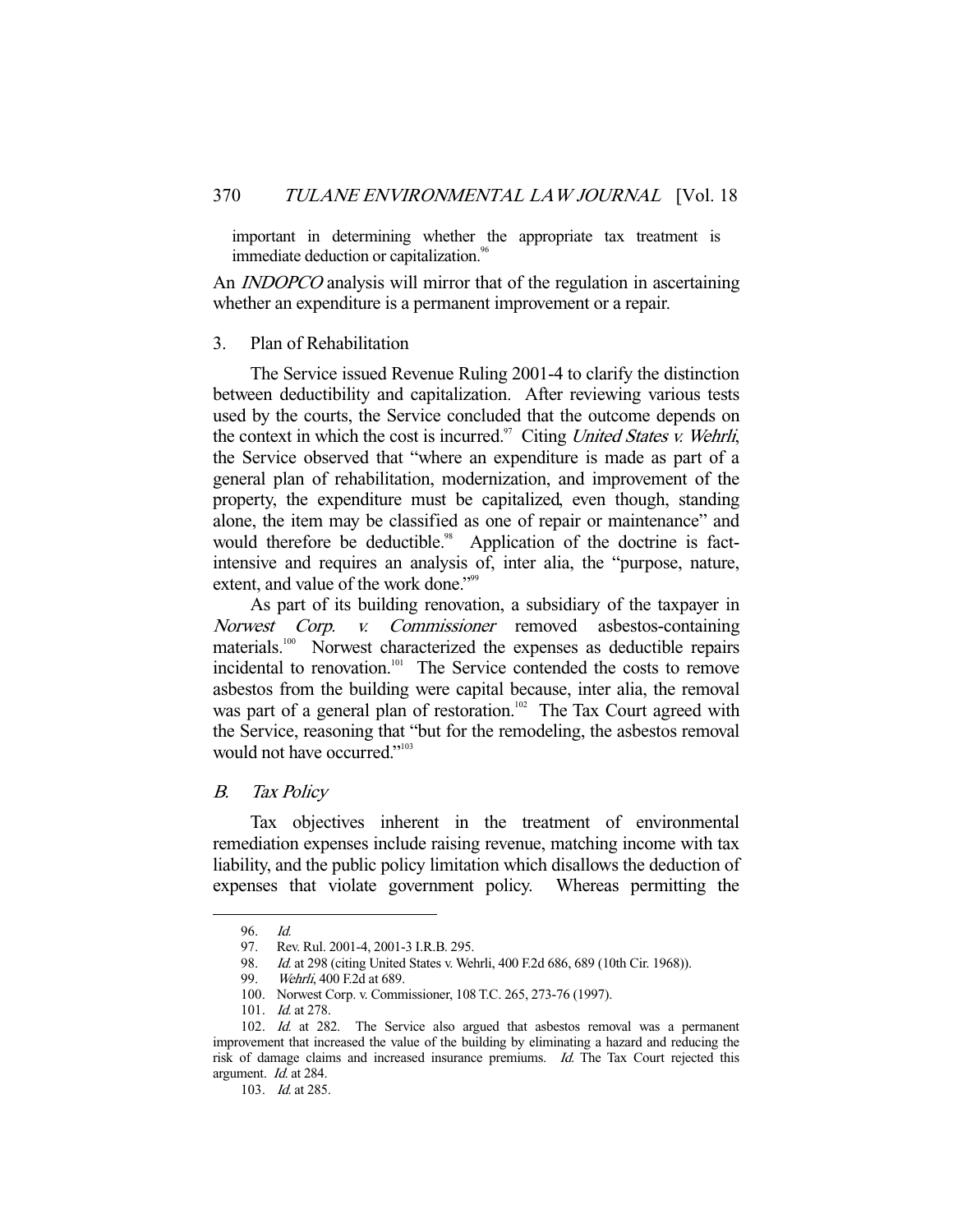deduction of environmental cleanup costs results in significant tax advantages to the taxpayer, it runs counter to the goal of raising government revenue. As mentioned previously, the EPA spent over \$500 million on CERCLA-related activities in its 2004 fiscal year.<sup>104</sup> If PRPs spent the same amount and were permitted to deduct the expenses, it would represent a significant amount of foregone income to the government.<sup>105</sup> In contrast, taxpayers that capitalize cleanup costs would either deduct a small portion of the amount expended in the current year through depreciation, deducting the rest over a period of several years, or take no deduction but include the expense in the basis of the property. This would have the effect of decreasing any potentially foregone income.

 The Tax Code is designed to tax the taxpayer's net income—that is, to tax earnings and profits less expenses and losses.<sup>106</sup> To carry out this objective, the Tax Code requires the taxpayer to adopt a method of accounting that "clearly reflects income." $\frac{1007}{9}$  A fundamental principle underlying the capitalization sections of the Tax Code is the matching of income with related expenses.<sup>108</sup> The idea is that the taxpayer should match expenses to the corresponding income that such expenses generated in the same taxable period. With respect to environmental remediation costs, no hard-and-fast rule exists. On the one hand, one can argue that environmental cleanup costs are directly related to current or previous income and are therefore deductible. On the other hand, cleanup costs may relate to income that will be earned in the future and so should be capitalized. The appropriate treatment of remediation expenses as deductible or capitalized will be based on the facts and circumstances of each case.

 Prior to 1969, courts assessed the character of expenditures as deductible or subject to capitalization based on a "public policy" limitation, in which taxpayers were not authorized to deduct expenses that were contrary to government policy.<sup>109</sup> Congress subsequently

 <sup>104.</sup> See infra Part II.B.

 <sup>105.</sup> Typically, government increases taxes to offset foregone income.

 <sup>106.</sup> See Tank Truck Rentals, Inc. v. Commissioner, 356 U.S. 30, 33 (1958) (noting Congress's objective of only taxing net income in enacting income tax laws); McDonald v. Commissioner, 323 U.S. 57, 66 (1944) (Black, J., dissenting) (observing "[t]axation on net, not on gross, income has always been the broad basic policy of our income tax laws").

<sup>107.</sup> *See* I.R.C. § 446(b) (2002).

<sup>108.</sup> See id.; Commissioner v. Idaho Power Co., 418 U.S. 1, 16 (1974); INDOPCO, Inc. v. Commissioner, 503 U.S. 79, 86 (1992).

 <sup>109.</sup> See Commissioner v. Heininger, 320 U.S. 46, 467, 472-73 (1943); Tank Truck Rentals, 356 U.S. at 30; Hoover Motor Express Co. v. United States, 356 U.S. 38, 40 (1958); Commissioner v. Tellier, 383 U.S. 687, 1122-23 (1966).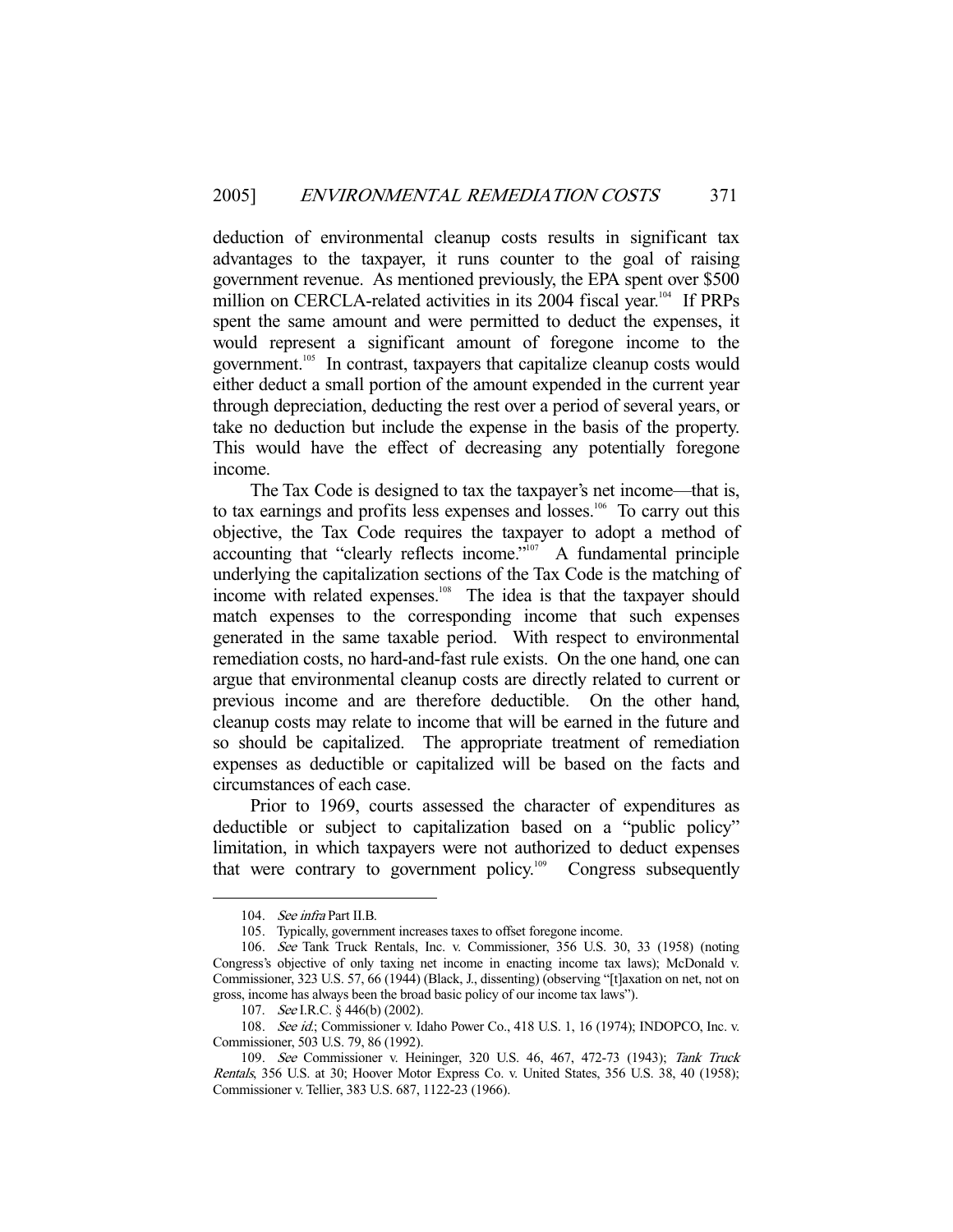codified the limitation in the Tax Code by denying deductions for illegal bribes, kickbacks and other illegal payments, certain lobbying and political expenditures, any fines or penalties paid to a government for the violation of any law, and treble damage payments under antitrust laws.<sup>110</sup> Similarly, some argue that granting a deduction for cleanup costs results in the government subsidizing behavior that is against public policy.<sup>111</sup> Instead of bearing any part of the cost, they argue, the government should deny a deduction and thus discourage such behavior.<sup>112</sup> A response to that argument is that environmental remediation expenses are not expressly excluded from deduction in the Tax Code. Rather, the Tax Code clearly authorizes the deduction of certain environmental costs under section 198. If Congress believed environmental contamination was against public policy, it could have enacted similar legislation mandating the capitalization of cleanup costs.

 There are other common arguments against using the Tax Code (i.e., capitalization) as a means of punishment. First, the purpose of the income tax is not to punish PRPs.<sup>113</sup> Congress sought only to tax "net income" and should not make selective exceptions.<sup>114</sup> Further, the actual financial effect of prohibiting a deduction does not punish PRPs appropriately because the "punishment" would relate to the marginal tax rate of the PRPs instead of their relative culpability.<sup>115</sup>

#### IV. TREATMENT OF CLEANUP COSTS UNDER THE TAX CODE

 The idea that "deductions are the exception" and not the rule has had a checkered past in the context of environmental remediation costs. The Service issued three pronouncements, in the form of Technical Advice Memoranda, before it released its first official interpretation concerning the treatment of environmental cleanup costs for federal tax purposes. Initially the Service took the position that cleanup costs must be capitalized. In Technical Advice Memoranda issued in 1992 and 1993, the Service characterized the complete removal and replacement of asbestos as a permanent improvement necessitating capitalization.<sup>116</sup> Additionally, in 1992, the Service required the taxpayer to capitalize

 <sup>110.</sup> I.R.C. §§ 162(c), (e)-(g).

 <sup>111.</sup> See Jacob L. Todres, Internal Revenue Code Section 162(f): An Analysis and Its Application to Restitution Payments and Environmental Fines, 99 DICK. L. REV. 645, 650 (1995).

 <sup>112.</sup> Id.

 <sup>113.</sup> Id.

 <sup>114.</sup> Id.

 <sup>115.</sup> Id. at 651.

 <sup>116.</sup> Tech. Adv. Mem. 92-4-004 (Oct. 2, 1992); Tech. Adv. Mem. 94-11-002 (Nov. 9, 1993).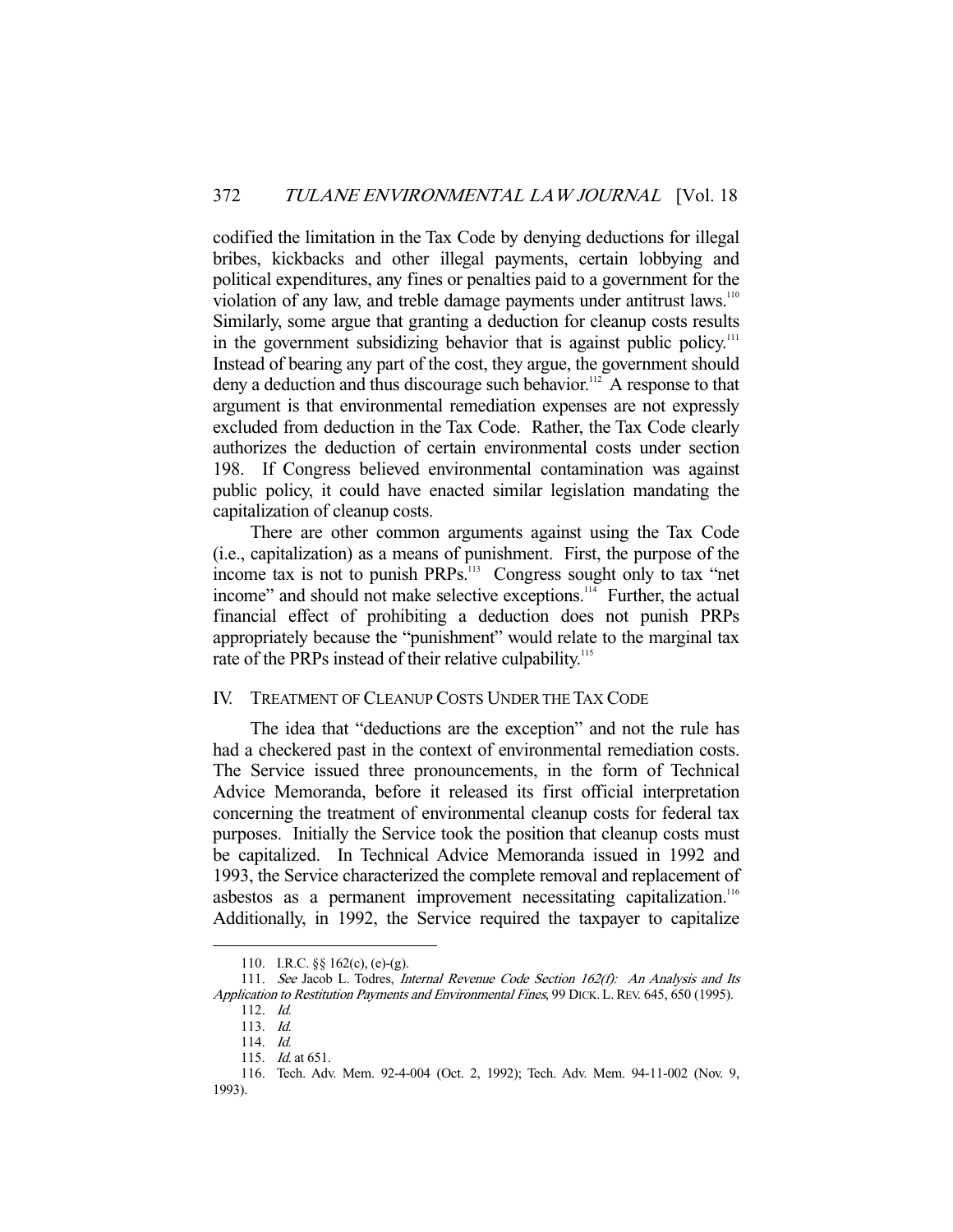costs associated with soil remediation.<sup>117</sup> In 1994, the Service issued Revenue Ruling 94-38, adopting a more pro-taxpayer position.<sup>118</sup> Until 2001, the Service frequently permitted taxpayers to deduct cleanup costs under the logic of Revenue Ruling 94-38. Current owners that incurred costs associated with property they purchased and subsequently contaminated were allowed to deduct the expenses. Current owners that purchased contaminated property were required to capitalize the expenses. The Service's most recent pronouncement addressing cleanup costs imposed by CERCLA was issued in 2004.<sup>119</sup> While the Service acknowledged the continued validity of Revenue Rulings 94-38 and 98- 25, it limited their application and required the taxpayer to capitalize its cleanup costs for federal tax purposes.

#### A. Capitalization: Initial Pronouncements

#### 1. Technical Advice Memorandum 92-40-004

 In Technical Advice Memorandum 92-40-004 the Service held that the removal and replacement of asbestos insulation constituted a permanent improvement.<sup>120</sup> The Service reasoned that it was "impossible to value the [property] prior to the existence of the asbestos, or . . . prior to the condition necessitating the expenditure," and that the asbestos insulation did not result in a decrease in efficiency.<sup>121</sup> It concluded that removal increased the value of the property based on "subjective factors that [were] not compatible with the objective measurement articulated in Plainfield-Union."<sup>122</sup>

## 2. Technical Advice Memorandum 94-11-002

 The Service distinguished between the costs allocable to complete removal of asbestos installation and those allocable to the temporary abatement of damaged and punctured asbestos installation in Technical Advice Memorandum 94-11-002.<sup>123</sup> Characterizing the encapsulation of asbestos installation as a deductible repair, the Service emphasized that

 <sup>117.</sup> Tech. Adv. Mem. 93-15-004 (Dec. 17, 1992).

 <sup>118.</sup> Rev. Rul. 94-38, 1994-1 C.B. 35.

 <sup>119.</sup> Rev. Rul. 2004-18, 2004-8 I.R.B. 509.

 <sup>120.</sup> Tech. Adv. Mem. 92-4-004 (Oct. 2, 1992).

 <sup>121.</sup> Id.

<sup>122.</sup> Id. (citing as factors: long-term benefits from reduced monitoring and maintenance costs, safer working conditions, a reduced risk of liability for owners and/or investors, increase in marketability, permanence of the improvement and compliance with local requirements permitting the business to continue its operation).

 <sup>123.</sup> Tech. Adv. Mem. 94-11-002 (Nov. 9, 1993).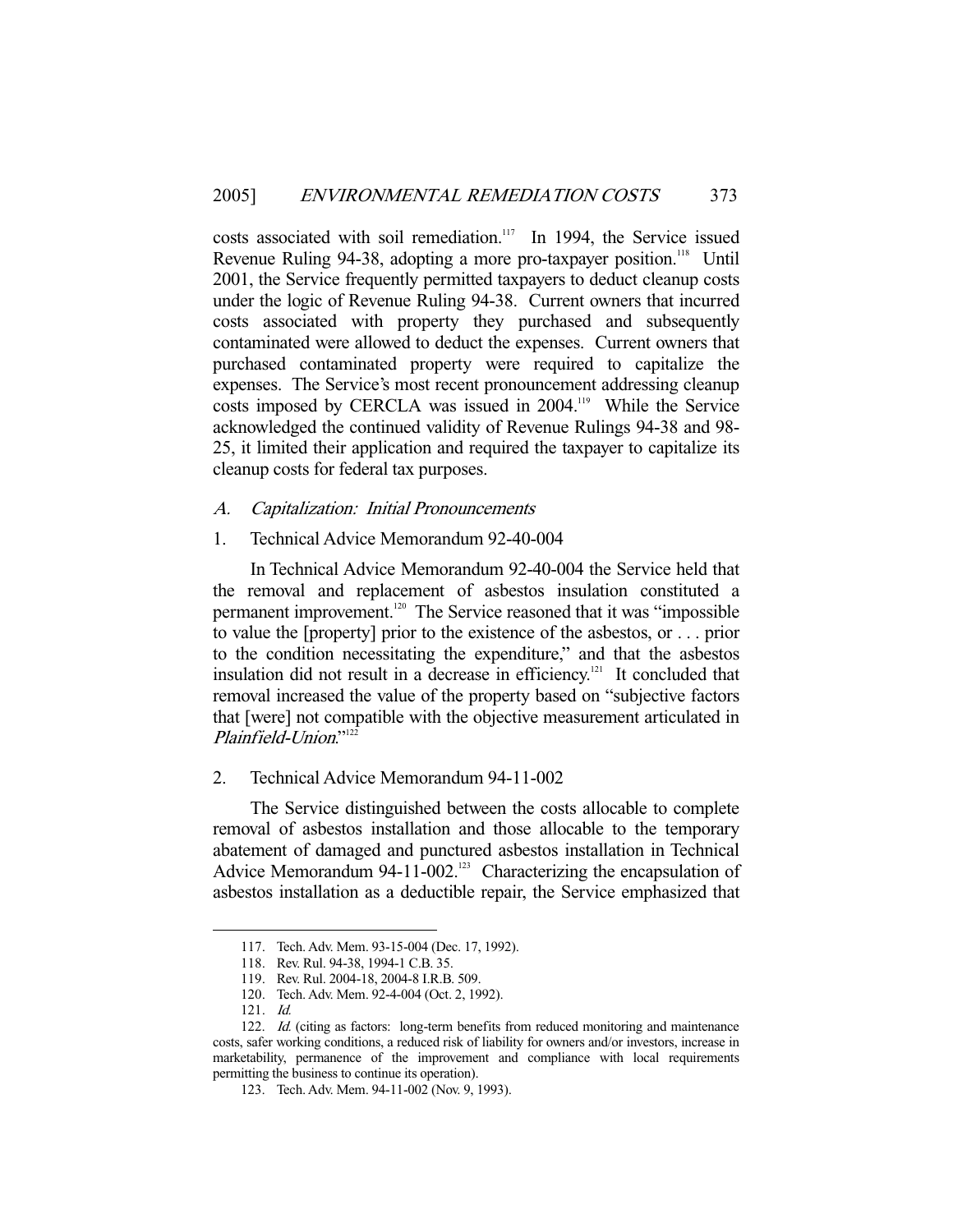the expenditures did not permanently solve the asbestos problem and therefore did not materially enhance the property's value, substantially prolong its useful life, or adapt the property to a new or different use.<sup>124</sup>

 The Service ordered the taxpayer to capitalize the expenses attributable to the complete removal of asbestos insulation.<sup>125</sup> It reasoned that complete removal "increased the value, use, and capacity of the taxpayer's property as compared to the status of its property in its original asbestos-containing condition."126 The Service cited, as evidence of the long-term benefits, the fact that the removal permanently increased working conditions, increased the marketability of the property, expanded the usable area available to the taxpayer, and adapted the property to a new and different use (by converting the property into garage and office space). $127$ 

#### 3. Technical Advice Memorandum 93-15-004

 In Technical Advice Memorandum 93-15-004, the Service held that costs associated with soil remediation were not incidental repairs, relying on *Wolfson Land & Cattle Co. v. Commissioner.*<sup>128</sup> The Service distinguished *Plainfield-Union*, noting that the before-and-after test used to determine whether an expense added to the value of the property was merely one factor in the "full consideration of the 'entire factual context."<sup>129</sup> Furthermore, the repair in *Plainfield-Union* was "a verv Furthermore, the repair in *Plainfield-Union* was "a very minor part of the petitioner's operation"<sup>130</sup> as compared to the significant increase in value of the taxpayer's remediated property.<sup>131</sup>

 Under Wolfson, the work being performed was crucial to the treatment of cleanup costs.<sup>132</sup> The Service found the facts in the Technical Advice Memorandum similar to those in Wolfson in that both taxpayers "made the expenditures as part of a systematic plan involving extensive identification and/or remediation activities throughout its property," and received an increase in the value of the property after the cleanup activities.133 Similarly, the Service determined the taxpayer's cleanup costs were part of a general plan of rehabilitation because the

 <sup>124.</sup> Id.

 <sup>125.</sup> Id.

 <sup>126.</sup> Id.

 <sup>127.</sup> Id.

 <sup>128.</sup> Tech. Adv. Mem. 93-15-004 (Dec. 17, 1992).

 <sup>129.</sup> Id. (citing Plainfield-Union Water Co. v. Commissioner, 39 T.C. 338, 341 (1962)).

<sup>130.</sup> Id. (citing Plainfield-Union, 39 T.C. at 339).

 <sup>131.</sup> Id.

 <sup>132.</sup> Id.

 <sup>133.</sup> Id.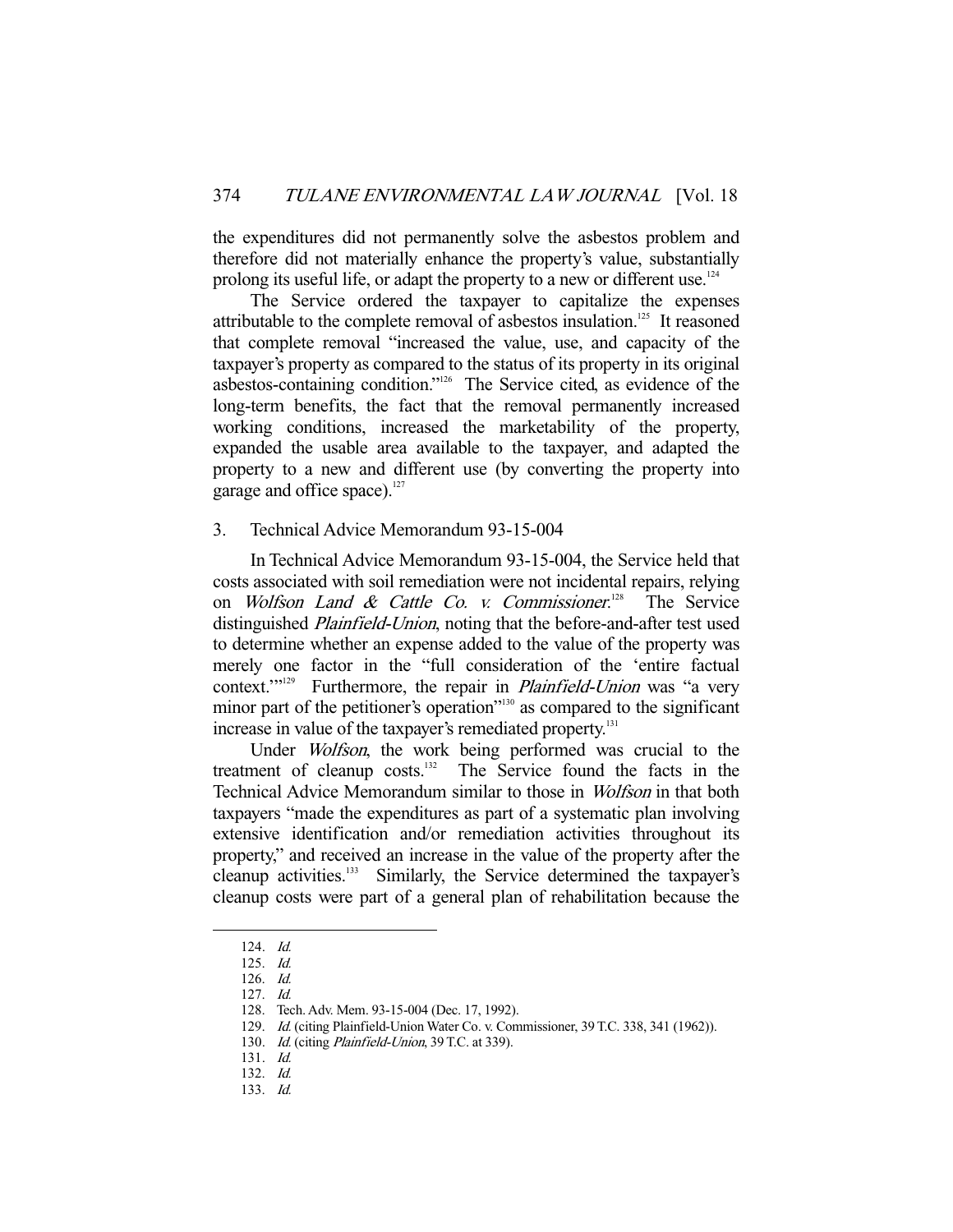total effect of the soil remediation was to make permanent improvements to the taxpayer's properties.<sup>134</sup> The Service listed the following items as improvements:

transforming sections of contaminated land into land that is no longer contaminated, avoiding further government penalties by bringing the properties into compliance with government regulations, providing a safe environment for workers and adjoining property owners, and increasing the marketability of the properties once the level of [polychlorinated biphenyls (PCBs)] is brought within the safety range permitted under the environmental regulations.<sup>135</sup>

Accordingly, the Service required the taxpayer to capitalize all expenditures allocable to the soil remediation activities.<sup>136</sup>

#### B. Deductibility: Revenue Ruling 94-38 and Its Progeny

1. Revenue Ruling 94-38

 In 1994, the Service issued Revenue Ruling 94-38, allowing the taxpayer, a corporation that owned and operated a manufacturing plant, to deduct costs incurred in cleaning up soil and groundwater contamination on its property.<sup>137</sup> The taxpayer purchased land in 1970 and subsequently built a manufacturing plant.<sup>138</sup> Operation of the plant created hazardous waste, which the taxpayer buried on its land.<sup>139</sup> In 1993, the taxpayer began remediation efforts, as required by existing and anticipated environmental requirements.<sup>140</sup> From 1993 until 1995, the taxpayer undertook a series of soil remediation actions.<sup>141</sup> Also in 1993, the taxpayer began constructing groundwater treatment facilities to monitor the groundwater and ensure removal of the hazardous waste until 2005.<sup>142</sup>

 The Service found that the soil remediation and groundwater treatment had no effect beyond restoring the land to its physical condition before the contamination.<sup>143</sup> The taxpayer was merely "continu[ing] to use the land and operate the plant in the same manner as it did prior to

 <sup>134.</sup> Id.

 <sup>135.</sup> Id.

 <sup>136.</sup> Id.

 <sup>137.</sup> Rev. Rul. 94-38, 1994-1 C.B. 35.

 <sup>138.</sup> Id. 139. Id.

 <sup>140.</sup> Id.

 <sup>141.</sup> Id.

 <sup>142.</sup> Id.

 <sup>143.</sup> Id.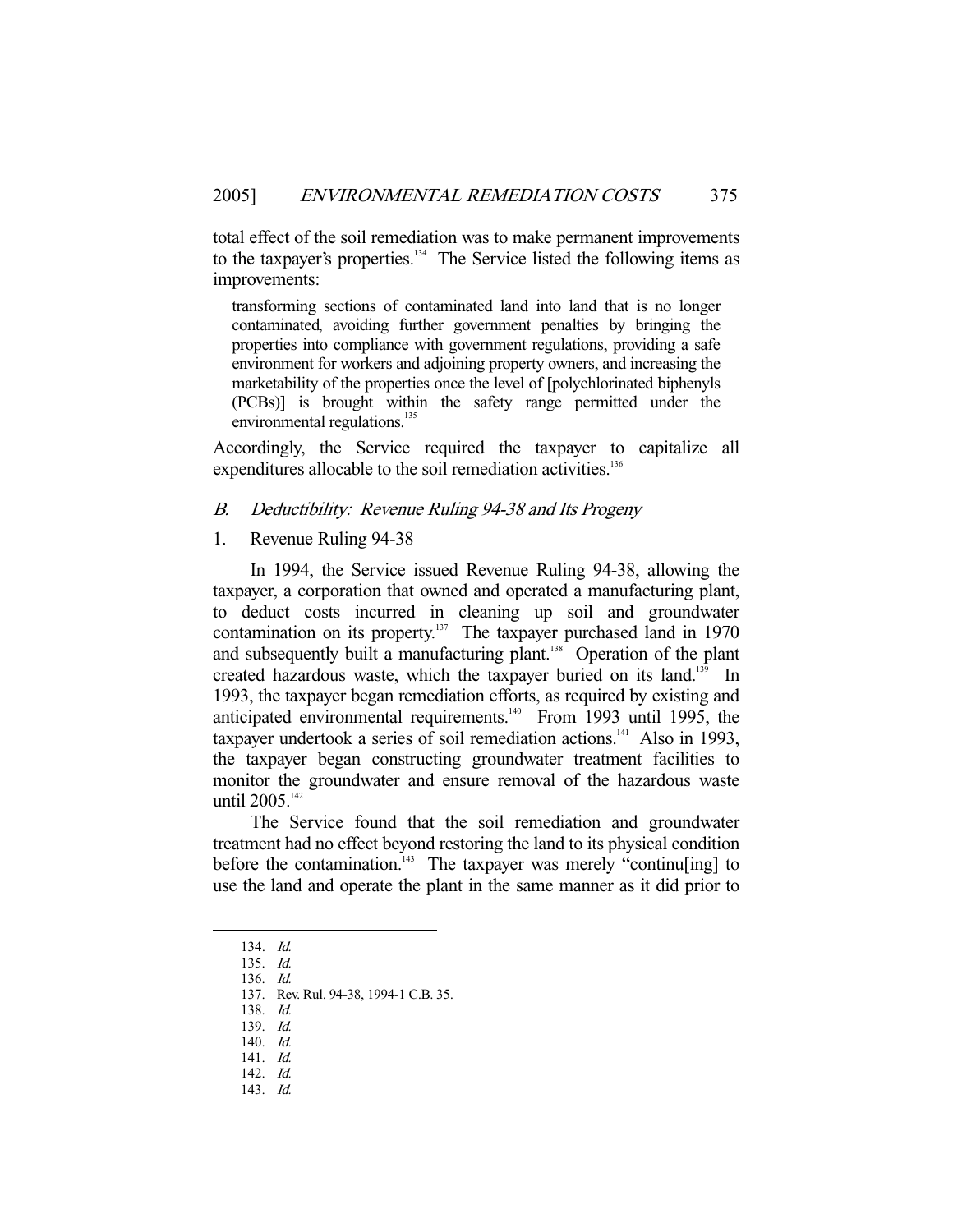the cleanup," except for the added disposal of hazardous waste.<sup>144</sup> Before analyzing the treatment of the expenses, the Service acknowledged that "the expense may qualify as ordinary and necessary if it is appropriate and helpful in carrying on that business, is commonly and frequently incurred in the type of business conducted by the taxpayer, and is not a capital expenditure."<sup>145</sup>

 In ascertaining whether the costs were deductible or capital expenditures, the Service adopted the restoration principle in *Plainfield*-Union. The Service declared that "the appropriate test for determining whether the expenditures increase the value of the property is to compare the status of the asset after the expenditure with the status of that asset before the condition arose that necessitated the expenditure."146

 The Service authorized the deduction of costs incurred to "evaluate and remediate" the soil and groundwater contamination as ordinary business expenses under section  $162(a)$ .<sup>147</sup> The Service held that the expenditures did not constitute permanent improvements or otherwise provide significant future benefits.<sup>148</sup> Under the Service's reasoning, "soil remediation and ongoing groundwater treatment expenditures do not result in improvements that increase the value of [the taxpayer's] property because [the taxpayer] had merely restored its soil and groundwater to their approximate condition before they were contaminated by [the taxpayer's] manufacturing operations."<sup>149</sup> The Service quickly dispelled application of any other provision under section 263 as there was no indication that the expenditures prolonged the useful life of the property nor adapted the land to a new or different use.<sup>150</sup> Because the land was not subject to depreciation, amortization, or depletion, the Service found that the capitalization principles of section  $263(a)(2)$  did not apply either.<sup>151</sup>

 In accordance with capitalization principles, the Service required the taxpayer to capitalize the costs to construct groundwater treatment facilities.152 The Service indicated that the taxpayer was entitled to depreciation, though.153 Finally, the Service observed that the outcome

 <sup>144.</sup> Id.

 <sup>145.</sup> Id. (citing Commissioner v. Tellier, 383 U.S. 687 (1966); Deputy v. du Pont, 308 U.S. 488 (1940); Welch v. Helvering, 290 U.S. 111 (1933)).

<sup>146.</sup> *Id.* at 36.

 <sup>147.</sup> Id.

 <sup>148.</sup> Id.

 <sup>149.</sup> Id.

 <sup>150.</sup> Id.

 <sup>151.</sup> Id.

 <sup>152.</sup> Id. 153. Id.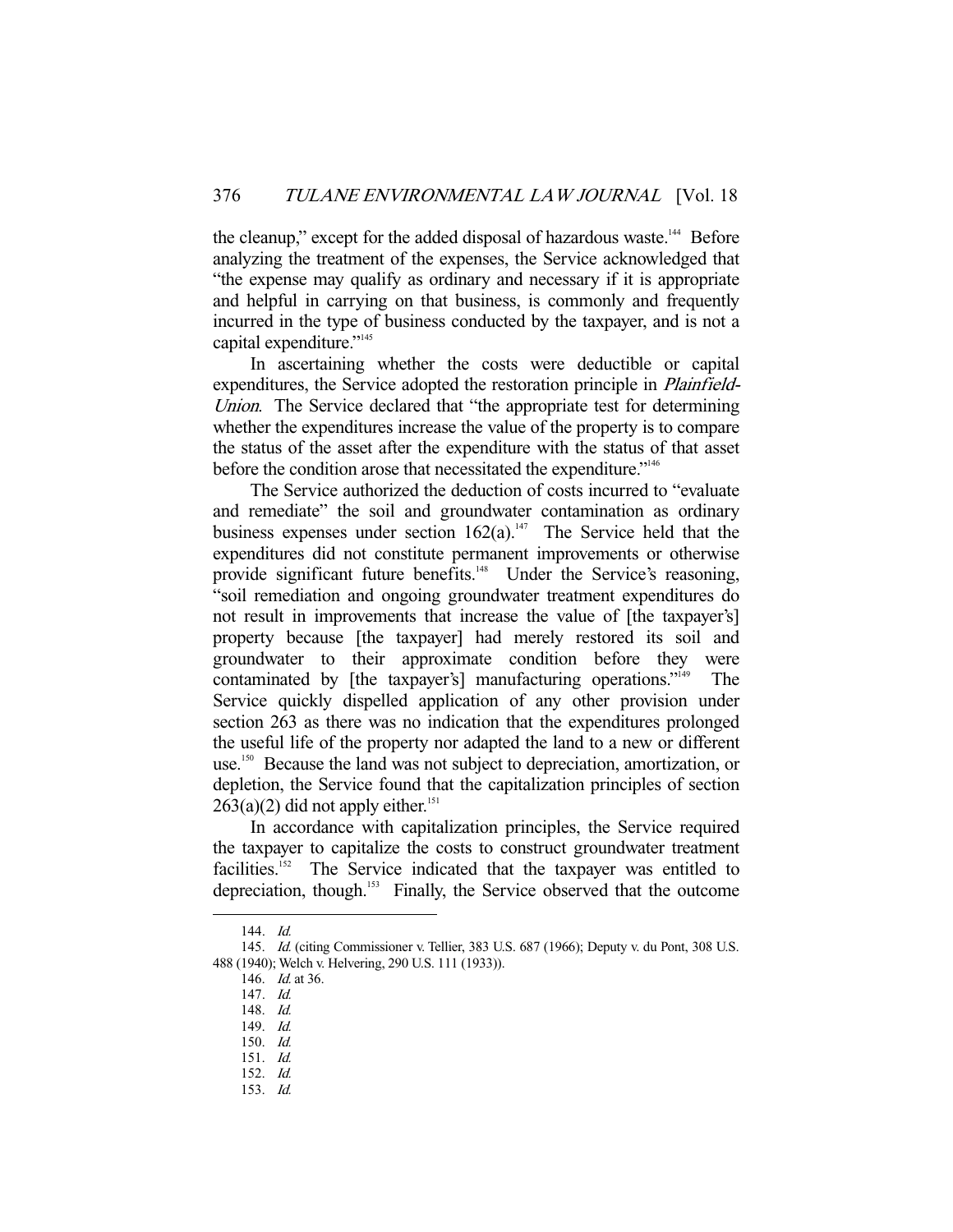(i.e., deduction of soil and groundwater cleanup costs and capitalization of construction expenses) would be the same regardless of whether the taxpayer continued operation of its manufacturing plant or held the land in an "idle state."154 This statement has been interpreted to suggest the Service would permit deduction of remediation expenses in other circumstances as well.<sup>155</sup>

#### 2. Private Letter Ruling 96-27-002

 The Service took an even broader position in Private Letter Ruling 96-27-002, holding that pre-remediation costs, including cleanup costs, legal fees, and consulting fees, were currently deductible.<sup>156</sup> The taxpayer's contaminated land was designated a Superfund site, and the taxpayer requested advice on how to treat the projected expenses.<sup>157</sup> Because the expenses were not actually incurred, the added-value argument of section 263 failed.<sup>158</sup> The Service concluded that the costs would not create or enhance the asset nor produce a long-term benefit that would require capital treatment under Revenue Ruling 94-38.<sup>159</sup> Therefore, the taxpayer was entitled to deduct the expenses in the year incurred.<sup>160</sup>

#### 3. Revenue Ruling 98-25

 The Service continued its pro-taxpayer treatment in Revenue Ruling 98-25.<sup>161</sup> The taxpayer, a corporation, incurred costs to remove and replace underground storage tanks and to monitor the newly installed underground storage tanks in compliance with environmental requirements.<sup>162</sup> Allowing the taxpayer to deduct the costs of removing, cleaning, and disposing of the old underground storage tanks and the filling and monitoring of the new underground storage tanks, the Service focused on the nature of the new underground storage tanks. The Service noted that "[t]he useful life of an asset for [section] 263 purposes

 <sup>154.</sup> Id.

<sup>155.</sup> See Glenn R. Carrington et al., Tax Treatment of Environmental Remediation Costs, in FIFTH ANNUAL REAL ESTATE TAX FORUM 2003, at 232 (PLI Tax Law & Estate Planning Course, Handbook Series No. J0-006M, 2003); Gaba, supra note 39, at 88.

 <sup>156.</sup> Priv. Ltr. Rul. 96-27-002 (Jan. 17, 1996).

 <sup>157.</sup> Id.

 <sup>158.</sup> Id.

 <sup>159.</sup> Id.

 <sup>160.</sup> Id.

 <sup>161.</sup> Rev. Rul. 98-25, 1998-1 C.B. 998.

 <sup>162.</sup> Id.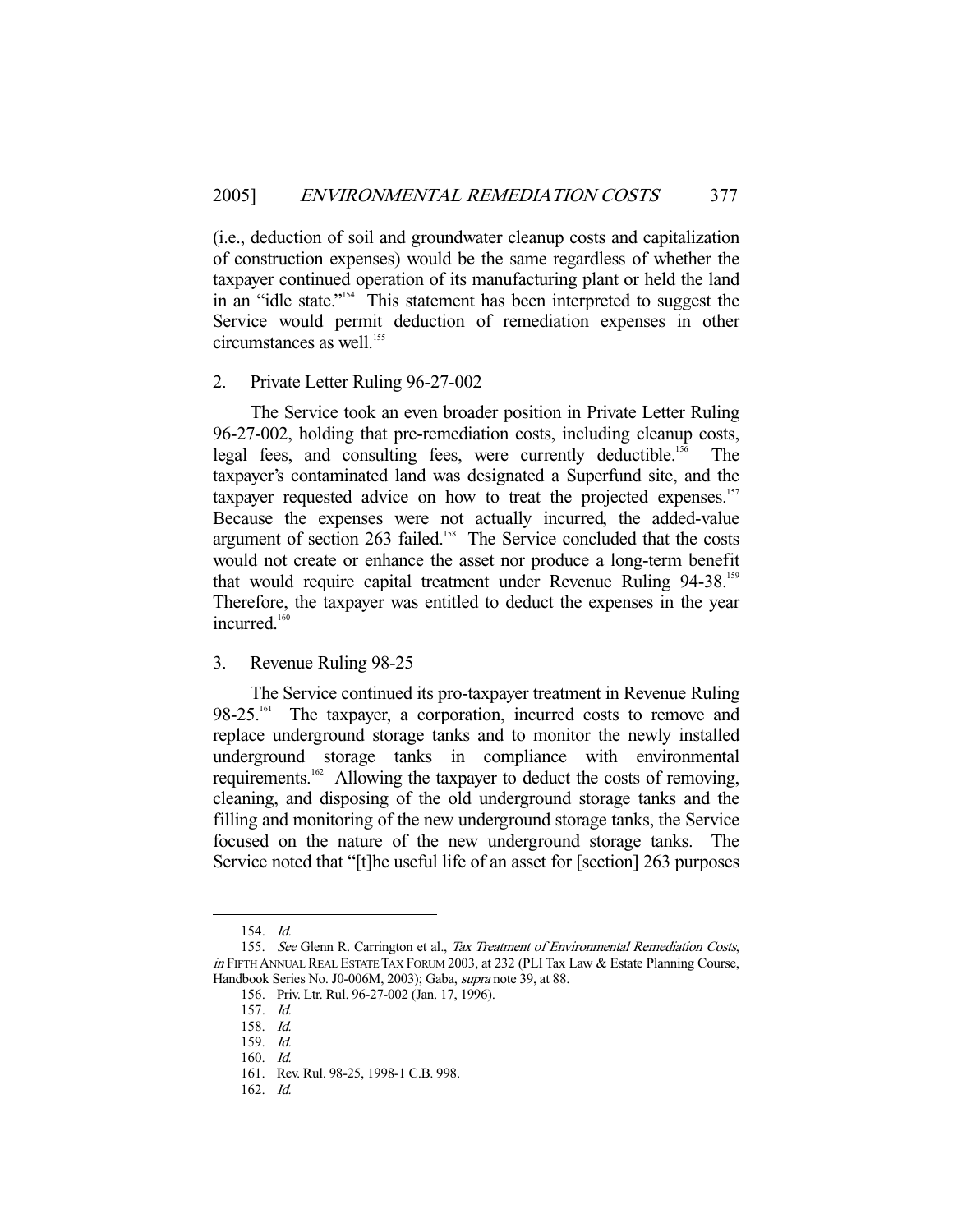is its useful life to the taxpayer, not its inherent useful life."<sup>163</sup> The new underground storage tanks had no remaining useful life to the taxpayer after they were filled with waste and indefinitely sealed.<sup>164</sup> The Service distinguished the construction of the groundwater treatment facilities in Revenue Ruling 94-38 because the facilities would be used substantially beyond the taxable year (into  $2005$ ).<sup>165</sup>

#### 4. Technical Advice Memorandum 1999-52-075

 Technical Advice Memorandum 1999-52-075 offered the most comprehensive treatment of environmental cleanup costs to date.166 Prior to the taxpayer's purchase of the property, two separate previous owners had operated a manufactured gas plant and electrical power plant and disposed of hazardous waste on the property in unlined pits.<sup>167</sup> The taxpayer continued to operate the manufactured gas plant but subsequently switched to supplying natural gas.<sup>168</sup> After two years, the taxpayer "intended to relocate many of the functions and decommission the buildings" because of their deteriorated condition.<sup>169</sup>

 Before relocating any of the facilities, the EPA ordered a site reconnaissance.170 No contamination was found, but the EPA placed the property on the Comprehensive Response, Compensation, and Liability Information Systems list, indicating it may be investigated further.<sup>171</sup> The taxpayer undertook its own investigation and discovered contamination on its property in succeeding years.<sup>172</sup> The taxpayer continued developing its corporate facilities plan and constructed the new operations building contemporaneously with its cleanup efforts.<sup>173</sup> The taxpayer deducted the cleanup costs, including amounts for site investigation and reports, preparation and implementation of remediation action plans, actual remediation, and legal fees.<sup>174</sup>

 The Service concluded that the taxpayer was entitled to deduct remediation expenses allocable to contamination that occurred during the

 <sup>163.</sup> Id. (citing Silverton v. Commissioner, T.C.M. 1977-198; Massey Motors, Inc. v. United States, 364 U.S. 92 (1960)).

 <sup>164.</sup> Id.

 <sup>165.</sup> Id.

 <sup>166.</sup> Tech. Adv. Mem. 1999-52-075 (Aug. 28, 1999).

 <sup>167.</sup> Id.

 <sup>168.</sup> Id.

 <sup>169.</sup> Id.

 <sup>170.</sup> Id. 171. Id.

 <sup>172.</sup> Id.

 <sup>173.</sup> Id.

 <sup>174.</sup> Id.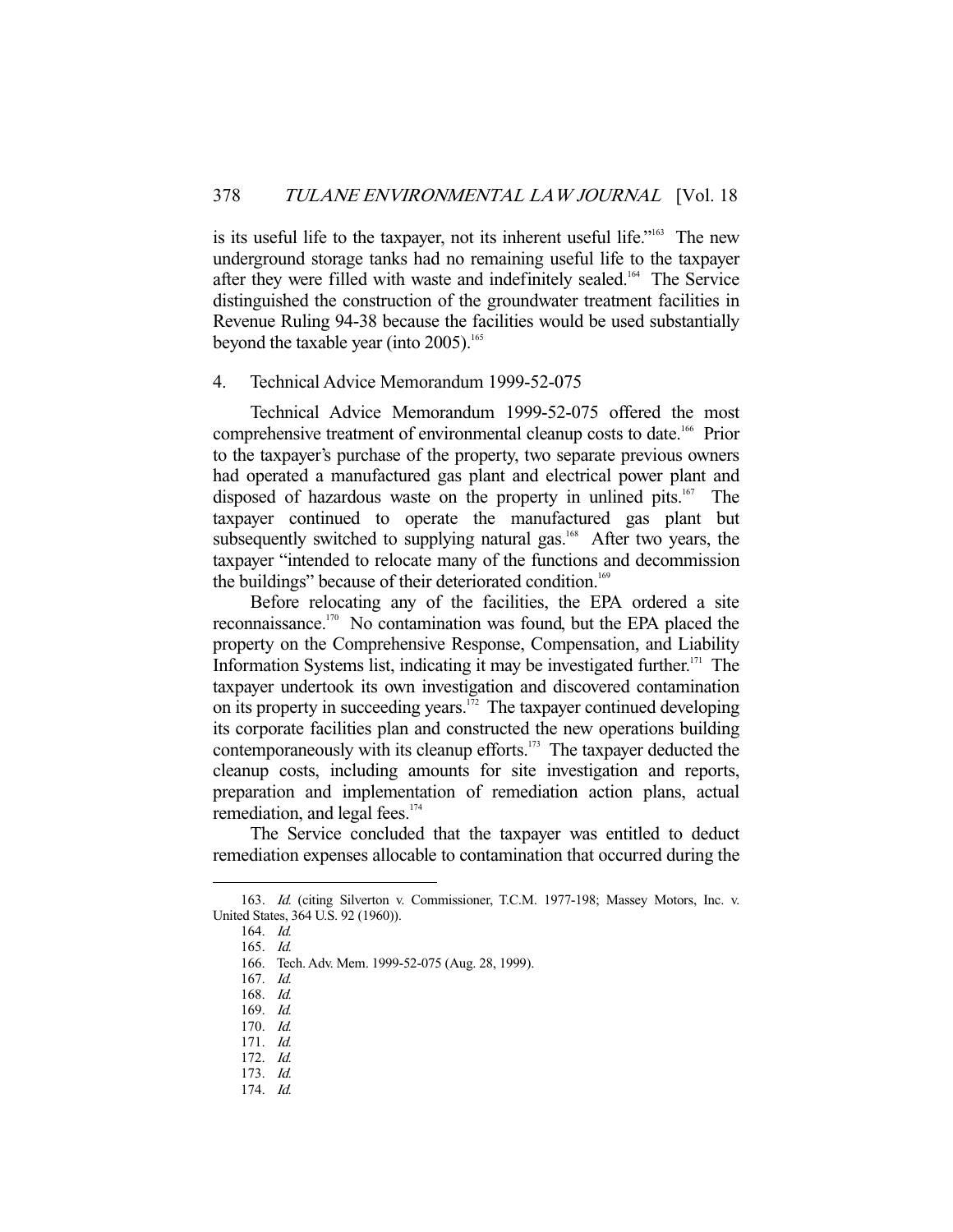taxpayer's ownership of the property; however, the taxpayer was required to capitalize any costs allocable to contamination that occurred prior to the taxpayer's acquisition of the property.<sup>175</sup> Relying on Revenue Ruling 94-38 and *Plainfield-Union*, the Service analogized the facts and restoration purpose of the cleanup activities to those of the prior Revenue Ruling.<sup>176</sup>

 The examining agent asserted three separate arguments to support the treatment of cleanup costs as capital expenditures. The Service expressly rejected the argument that the remediation enabled the taxpayer to adapt the property to a new and different use by facilitating construction of a new building.<sup>177</sup> The Service contended that "because" these remediation costs merely [were] restorative in nature, they [did] not adapt the property to a new or different use."<sup>178</sup> Next, the Service cited Revenue Ruling 94-38 to discredit the examining agent's contention that the cleanup costs should be capitalized as land preparation costs in accordance with construction of the new building.<sup>179</sup> Because land preparation costs improve and add to the value of the land, the Service held that the argument failed because such a designation would be contrary to the holding in Revenue Ruling 94-38 that mere restoration constitutes neither an improvement nor an increase in value.<sup>180</sup>

 The examining agent's final argument was that the cleanup costs were required to be capitalized as a part of a general plan of rehabilitation, citing Norwest Corp. v. Commissioner.<sup>181</sup>  $In$ distinguishing Norwest Corp. from the facts of Technical Advice Memorandum 1999-52-075, the Service reasoned:

[The] [t]axpayer's environmental cleanup costs were not directly related to the construction of the building. Rather . . . these costs relate to the restoration of the land, an asset separate and apart from the building. In general, courts and the Service have been reluctant to apply the plan of restoration doctrine to require capitalization of otherwise deductible expenses where they relate to an asset different from the asset that is being rehabilitated or improved.<sup>182</sup>

Thus, the Service bifurcated the analysis of the treatment of cleanup costs into the land and the incidental new building. It concluded that

-

182. Id.

 <sup>175.</sup> Id.

 <sup>176.</sup> See id.

 <sup>177.</sup> Id.

 <sup>178.</sup> Id.

 <sup>179.</sup> Id.

 <sup>180.</sup> Id.

 <sup>181.</sup> Id. (citing Norwest Corp. v. Commissioner, 108 T.C. 265 (1997)).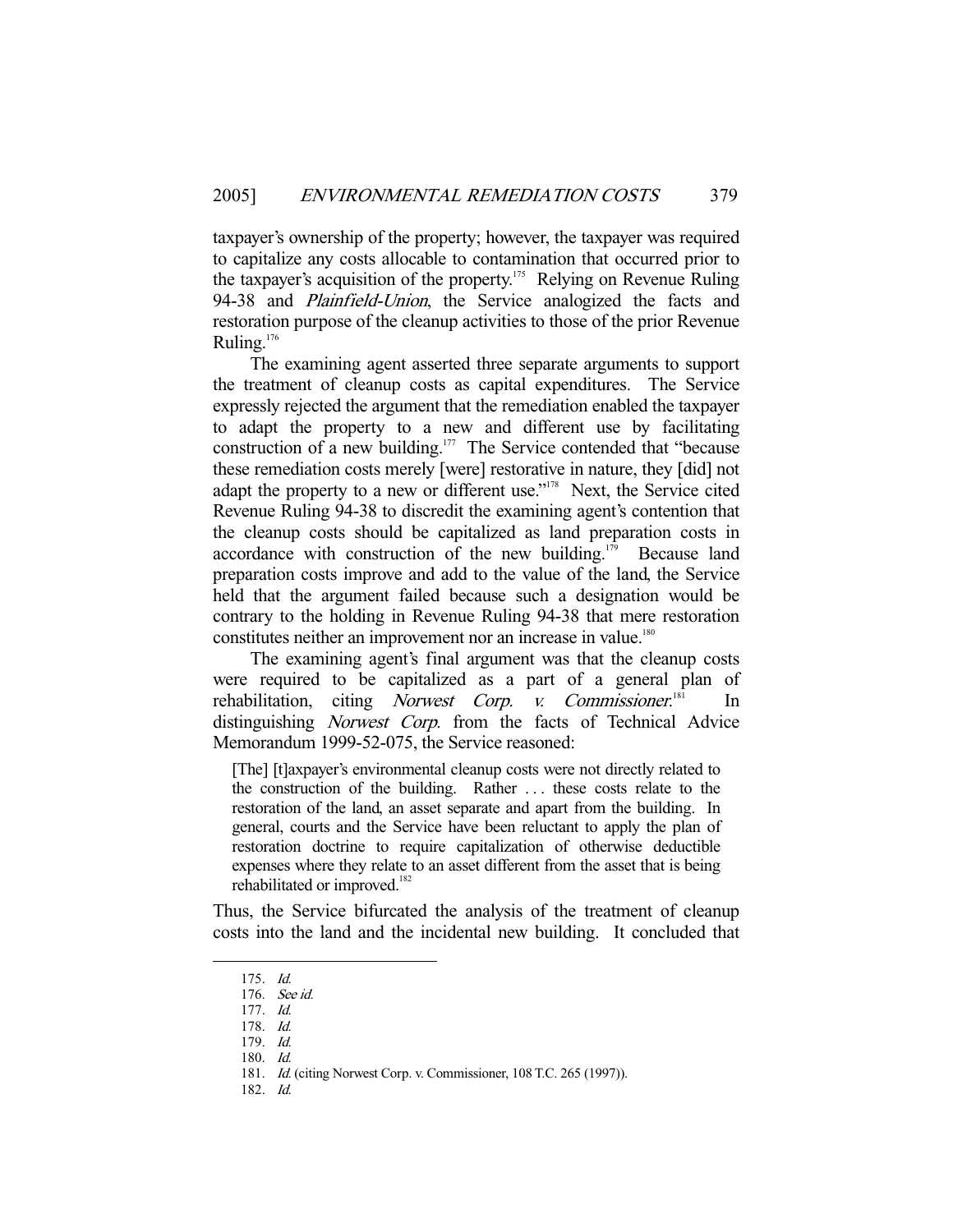although the property required cleanup before construction of the new building, the cleanup costs related to the restoration of the land and not to an overall plan of rehabilitation or improvements of its building.<sup>183</sup>

#### C. Recent Pronouncements: Capitalize

#### 1. Private Letter Ruling 2001-07-029

 The Service required the taxpayers to capitalize cleanup costs associated with property purchased in a contaminated condition in Private Letter Ruling 2001-07-029.<sup>184</sup> The taxpayers initially deducted expenses relating to consultation, testing, supplies and equipment, labor, and legal fees in remediation ordered by the State Department of Environmental Conservation.<sup>185</sup> Subsequently, the taxpayers sought to capitalize the costs and future expenses and requested a determination by the Service. $186$ 

 The Service noted the holding in Revenue Ruling 94-38 and adopted the *Plainfield-Union* restoration principle.<sup>187</sup> Thereafter, the Service distinguished Revenue Ruling 94-38 as allowing a deduction for cleanup costs relating to the purchase of uncontaminated property. In instances where the taxpayers maintained that they purchased contaminated property, "the expenditures for the remediation operations increased the value of the land, by improving the land from a contaminated state to a remediated state."<sup>188</sup> Taxpayers who remediate property that was purchased in a contaminated state are therefore required to capitalize cleanup costs.

## 2. Revenue Ruling 2004-18

 The facts of the Service's most recent decision, Revenue Ruling 2004-18, are strikingly similar to those of Revenue Ruling 94-38; in this instance, however, the Service reached a different result.<sup>189</sup> The taxpayer was a corporation that purchased uncontaminated land and built a manufacturing plant that it owned and operated.<sup>190</sup> The plant's operation resulted in the discharge of hazardous substances onto the land, which the taxpayer sought to clean up in accordance with environmental

-

190.  $Id$ 

 <sup>183.</sup> Id.

 <sup>184.</sup> Priv. Ltr. Rul. 2001-08-029 (Feb. 23, 2001).

 <sup>185.</sup> Id.

 <sup>186.</sup> Id.

 <sup>187.</sup> Id.

 <sup>188.</sup> Id.

 <sup>189.</sup> Rev. Rul. 2004-18, 2004-8 I.R.B. 509.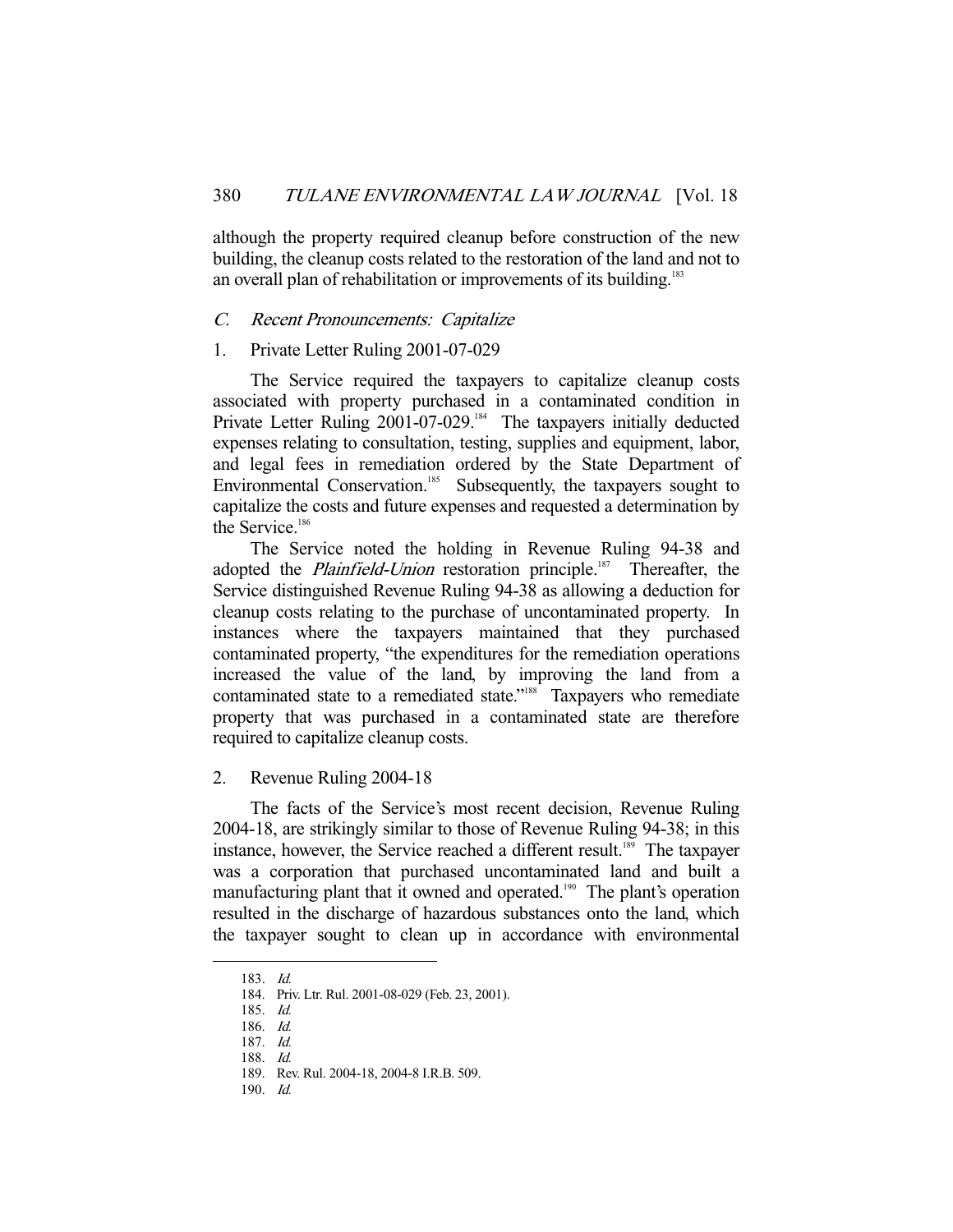requirements.191 The taxpayer incurred soil remediation and groundwater treatment expenses as well as costs to construct a monitoring system to ensure hazardous substance removal.<sup>192</sup> The only factual difference between the Revenue Rulings was that the operation of the manufacturing plant produced property that was inventory in the hands of the taxpayer.<sup>193</sup>

 The Service maintained the same position it had in Revenue Ruling 94-38: the remediation had the effect of "restor[ing] [the taxpayer's] land to essentially the same physical condition that existed prior to the contamination."194 The Service again reasoned that the taxpayer was merely continuing the use and operation of the plant in the same manner as before the remediation, the only change being the disposal of hazardous substances.<sup>195</sup> Notwithstanding Revenue Rulings 94-38 and 98-25, the Service concluded that "[e]nvironmental remediation costs are subject to capitalization under [section] 263A."<sup>196</sup> Further, "costs incurred . . . to clean up land that a taxpayer contaminated with hazardous waste by the operation of the taxpayer's manufacturing plant must be included in inventory costs under [section] 263A."<sup>197</sup>

 In its analysis, the Service included a brief summary of Revenue Rulings 94-38 and 98-25. Thereafter, the Service immediately discounted the application of the Revenue Rulings to the present facts because they failed to address inventory costs under section 263A.<sup>198</sup> The analysis did not end after characterizing an expense as deductible under section 162(a) or subject to capitalization under sections 263 and 263A; rather, an additional inquiry was necessary. "[A] taxpayer with inventories must apply the rules of [section] 263A to determine whether the repair costs [or depreciation expense] must be included in inventory."199 Under the facts of Revenue Ruling 2004-18, the Service concluded that, because the remediation expenses were incurred as a result of the taxpayer's production activities, the costs were attributable to

 <sup>191.</sup> Id.

 <sup>192.</sup> Id.

<sup>193.</sup> Id. While Revenue Ruling 94-38 made no mention of production of property that was inventory in the hands of taxpayer, one can reasonably assume that such facts did exist due to the similarity between Revenue Rulings 2004-18 and 94-38.

 <sup>194.</sup> Id. at 509.

 <sup>195.</sup> Id.

 <sup>196.</sup> Id. at 510.

 <sup>197.</sup> Id.

 <sup>198.</sup> Id.

 <sup>199.</sup> Id. (citing Treas. Reg. § 1.263A-1(e)(3) (2004) (deductible repair costs); id. § 1.263A-1(e)(3)(ii)(I) (capitalized and depreciated expenses)).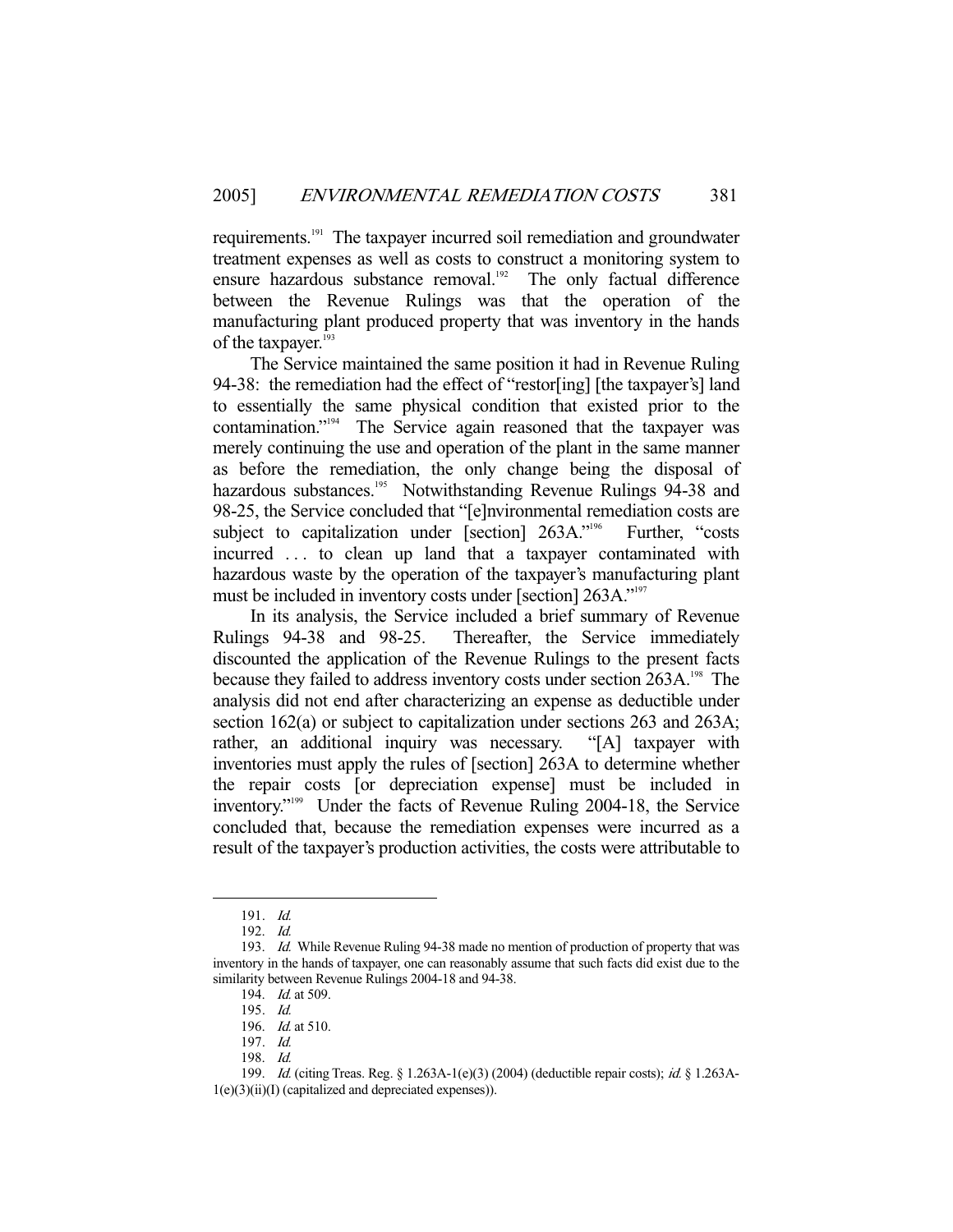property that was produced by the taxpayer and was inventory in the taxpayer's hands.<sup>200</sup>

 Rather than ending with the facts at issue, the Service applied the same rationale to the situation presented in Revenue Ruling 98-25. It declared that "costs incurred to replace underground storage tanks and depreciation cost recoveries of the groundwater treatment facility must be included in inventory costs to the extent properly allocable to inventory."<sup>201</sup>

 In addition to the characterization of environmental remediation costs as subject to capitalization and the ancillary inquiry into whether the expense, after being characterized as deductible or capitalized must be included in inventory under section 263A (and therefore capitalized), Revenue Ruling 2004-18 is significant for its prospective application. The Service indicated it would not "challenge the treatment of environmental remediation costs [of a type that are the subject of Revenue Ruling 2004-18] as deductible expenses rather than as costs properly capitalized to inventory under [section] 263A in any taxable year ending on or before February 6, 2004. $2004$ .<sup>2022</sup> Further, the Service declared it would not pursue any such issue that had been raised before the Courts of Appeals or the Tax Court before February 6, 2004.<sup>203</sup> Finally, the Service would not impose penalties in instances where taxpayers or preparers characterized such expenses as deductible in a taxable year ending on or before February  $6, 2004$ .<sup>204</sup>

 The practical effect of Revenue Ruling 2004-18 is that most expenses incurred in environmental remediation efforts after February 6, 2004, will be required to be capitalized under section 263A of the Tax Code by a taxpayer that produces real or tangible personal property. The section 263A auxiliary test operates like a recapture provision. Arguably, most real or tangible personal property produced by the taxpayer in a trade or business (or acquired by the taxpayer for resale) will likely constitute inventory in the hands of the taxpayer, thereby placing the taxpayer within the bounds of Revenue Ruling 2004-18 and requiring capitalization of the direct and indirect costs incurred in connection with such property. Thus, remediation expenses that previously could be reasonably characterized as deductible under section 162(a) of the Tax

 <sup>200.</sup> Id. (citing Treas. Reg. § 1.263A-1(e)(3)(i)).

 <sup>201.</sup> Id.

 <sup>202.</sup> Id.

 <sup>203.</sup> Id.

 <sup>204.</sup> Id.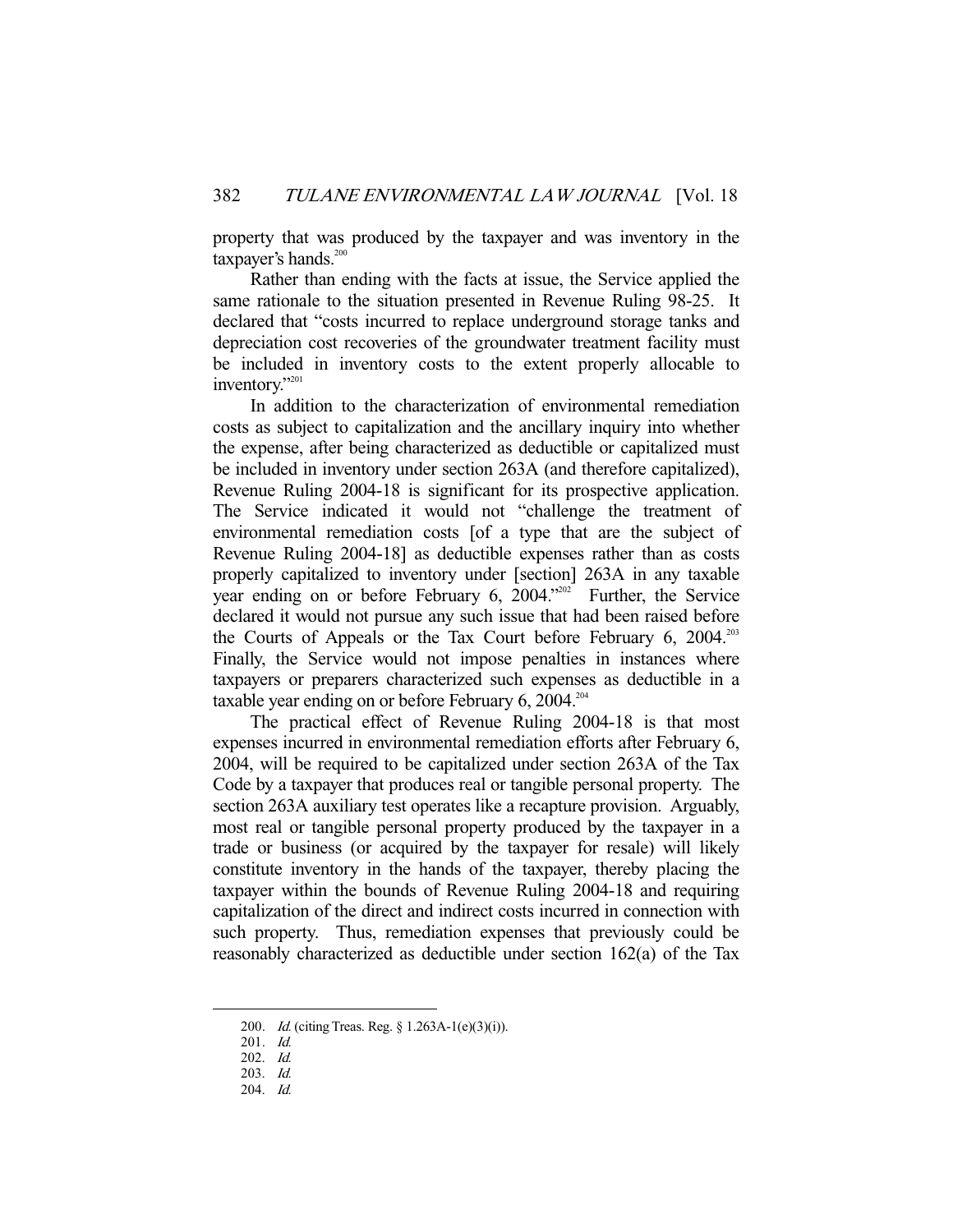Code are subject to an additional analysis and will be brought back into the capitalization realm by section 263A.

#### V. PROPOSED SOLUTION AND CONCLUSION

 Allowing PRPs to deduct costs expended in environmental remediation may encourage polluters to clean up hazardous waste voluntarily by providing an incentive to act. In the tax realm, however, a current deduction would have the effect of decreasing tax revenues and increasing government spending. In contrast, capitalization would provide a disincentive for PRPs to complete voluntary cleanups because of the time and financial burden placed on them. However, capitalization could serve as a deterrent to blatant disregard for environmental law compliance. These conflicting policies need to be reconciled to provide uniform treatment of environmental remediation costs for federal tax purposes.

 Considering the prevalent environmental and tax policies involved, the tax treatment of cleanup costs should be deducted to the extent income is generated by the activities causing the contamination and necessitating remediation in the taxable year and only to the extent assignable to the current owner. That current owners are permitted to deduct environmental remediation costs is not inconsistent with environmental policies. Obviously the preferential tax treatment will encourage current owners to remediate the land and comply with environmental laws. In addition, while capitalization might be a more appropriate way to achieve deterrence, arguably the current number of CERCLA sites, along with the costs expended by the EPA dictates that the incentive to clean up CERCLA sites outweighs the deterrent effect.

 Moreover, limiting deductions to current owners coincides with the structure of liability under CERCLA—subjecting a variety of parties to potential liability. Either the government or identified PRPs will seek contribution from other PRPs. Only the current owner will receive a current deduction. This may affect deterrence, as property owners will not want to face the uncertainty of liability in the future. Instead, property owners will undertake necessary actions to prevent contamination or ensure adequate cleanup of contaminated property.

 Allowing only current owners to take the deduction provides the most sensible solution with respect to tax policy as well. Notwithstanding Revenue Ruling 2004-18, it is consistent with past pronouncements by the Service. Presumably the prior owner already accounted for the contamination by factoring it in the selling price of the property. The prior owner therefore should not be permitted to